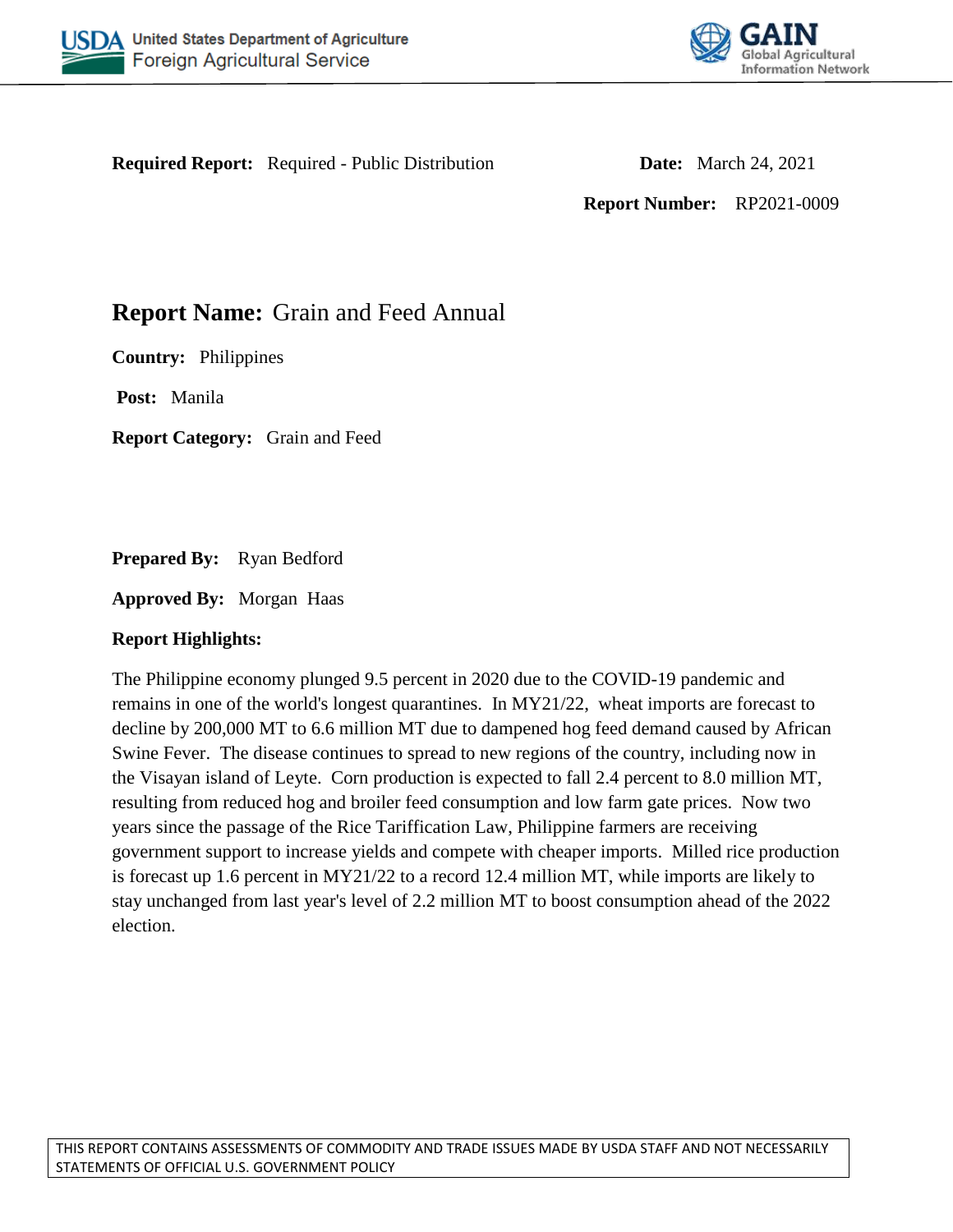#### **Executive Summary:**

Long-term economic growth and rising incomes have resulted in changing diets of the rapidly growing Philippine population towards more wheat and protein. With no commercial production of wheat or "small grains" (e.g. barley, oats, and rye), the country is a major importer of millingquality wheat and in 2020 became the largest market for U.S. wheat exports. Post forecasts that MY21/22 (July-June) overall wheat imports will decline 200,000 MT from the previous year due to dampened hog feed demand from African Swine Fever's (ASF) continued spread. In the country since August 2019, ASF most recently reached the Visayas region in Leyte island and the Philippines Statistics Authority notes the swine inventory on January 1, 2021 has fallen 24 percent from last year. The decline is expected to be reflected in lower feed wheat imports, which are utilized primarily in hog feed, while milling wheat will experience mostly flat growth due to continued COVID-19 economic restrictions.

Corn production in MY21/22 is forecast to decline to 8.0 million MT, 2.4 percent below the previous year's record high, driven by weaker demand for both hog and poultry feed and low farm gate prices. The Philippines is also expected to import 150,000 MT less corn in MY21/22, due to lower demand and feed wheat's tariff advantage (35 percent Most Favored Nation duty vs. 5 percent Association of Southeast Asian Nations (ASEAN) tariff) and limited import quota (i.e., Minimum Access Volume of 217,000 tons). Consumption of corn as food is likely to stay flat, owing to white corn's largely unchanged production level for over a decade.

Now two years since passage of the Rice Tariffication Law (RTL), Philippine rice farmers continue to struggle to compete with cheaper imports from Southeast Asia. Farmers also must contend with the economic challenges of COVID-19, including varying degrees of quarantine since March 2020. With support from the Philippine government via a fully funded Rice Competitiveness Enhancement Fund (RCEF) provided by the RTL, the Rice Resiliency Project, and the National Rice Program, milled rice production in MY21/22 is expected to reach 12.4 million MT. The 1.6 percent growth from MY20/21's already record level will be driven by improved yields from support programs, while rice area will remain flat during MY21/22. Rice imports during the same period are forecast to remain flat at 2.2 million MT, with the government restricting issuance of Sanitary and Phytosanitary Import Clearances (SPSICs) to outside the Philippine harvest seasons to support local farm gate prices.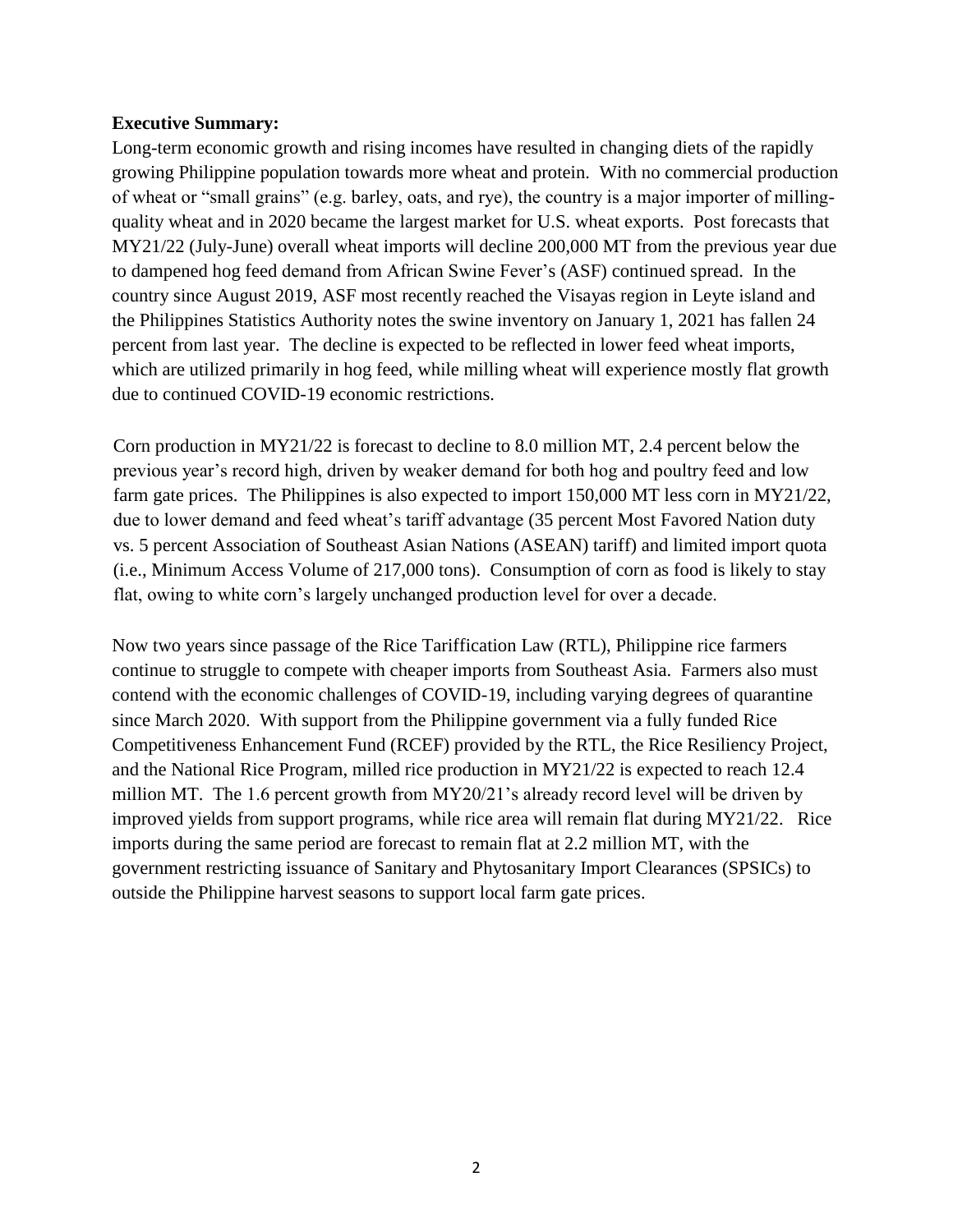#### **Commodities:**

Wheat, Corn, Rice (Milled)

#### **Production:**

A disaster-prone country, Philippine agricultural output is largely a function of weather. The Philippine climate is mostly tropical and characterized by high temperatures, oppressive humidity, and plenty of rainfall. The Philippines has a wet and a dry season, with the latter starting in late November and ending in May, while the rainy season is June through October. The country experiences around 20 typhoons annually, most occurring in the second half of each year coinciding with the traditional main rice and corn harvests. Postharvest losses and grain quality issues are serious concerns.

For 2021, the Philippine Department of Agriculture (DA) has targeted farm output to grow by 2.4 percent, following 2020's drop of 1.2 percent as reported by [Philippine Statistics Authority](https://psa.gov.ph/content/agricultural-production-decreased-fourth-quarter-2020)  [\(PSA\).](https://psa.gov.ph/content/agricultural-production-decreased-fourth-quarter-2020) Last year, agriculture was on track to be one of the few sectors in the Philippine economy to experience growth despite the many challenges of the COVID-19 pandemic. The value of agricultural production in the fourth quarter fell by 3.8 percent, however, reversing previous gains. Three late-season typhoons damaged crops during the harvest, while livestock was affected by growing African Swine Fever (ASF) concerns. Crops represent over half of the country's total farm production, including rice at 18.1 percent and corn at 5.5 percent.

Grain and feed prospects in MY21/22 are challenged by the continued spread of ASF in main pork-producing areas of Luzon and in parts of the Visayas and Mindanao. The disease is fatal to pigs but poses no human health concerns. The threat of ASF has driven some hog raisers to downsize operations, including two major piggeries on Luzon Island. Lower demand for hog feed (and lower corn farm gate prices) is likely to lead to lower corn planting intentions. For the latest information on the current livestock and poultry situation, please refer to the forthcoming quarterly report that will be available on [GAIN.](https://gain.fas.usda.gov/)

Another major factor is COVID-19 and the country's resulting economic downturn. Philippine gross domestic product plunged 9.5 percent in 2020, the worst performance since World War II and the first decline since 1998. Although analysts expect the country's economy to partially rebound in 2021, higher unemployment, poverty levels, and consumer price inflation will pose significant challenges. The [June 2020 Grain and Feed report](https://apps.fas.usda.gov/newgainapi/api/Report/DownloadReportByFileName?fileName=Grain%20and%20Feed%20Update_Manila_Philippines_06-17-2020) includes detailed information on the most restrictive stages of the Philippine lockdown. Currently, much of the country is under Modified General Community Quarantine, which allows for most industries to operate, public transportation to resume, and people to gather in venues at half capacity. Schools remain closed to in-person teaching. Meanwhile, the National Capital Region remains under the more restrictive General Community Quarantine, which includes lower permitted mass gatherings and movement restrictions for people outside the ages of 18-65. A recent spike in cases in Metro Manila may lead to further restrictions to limit the spread.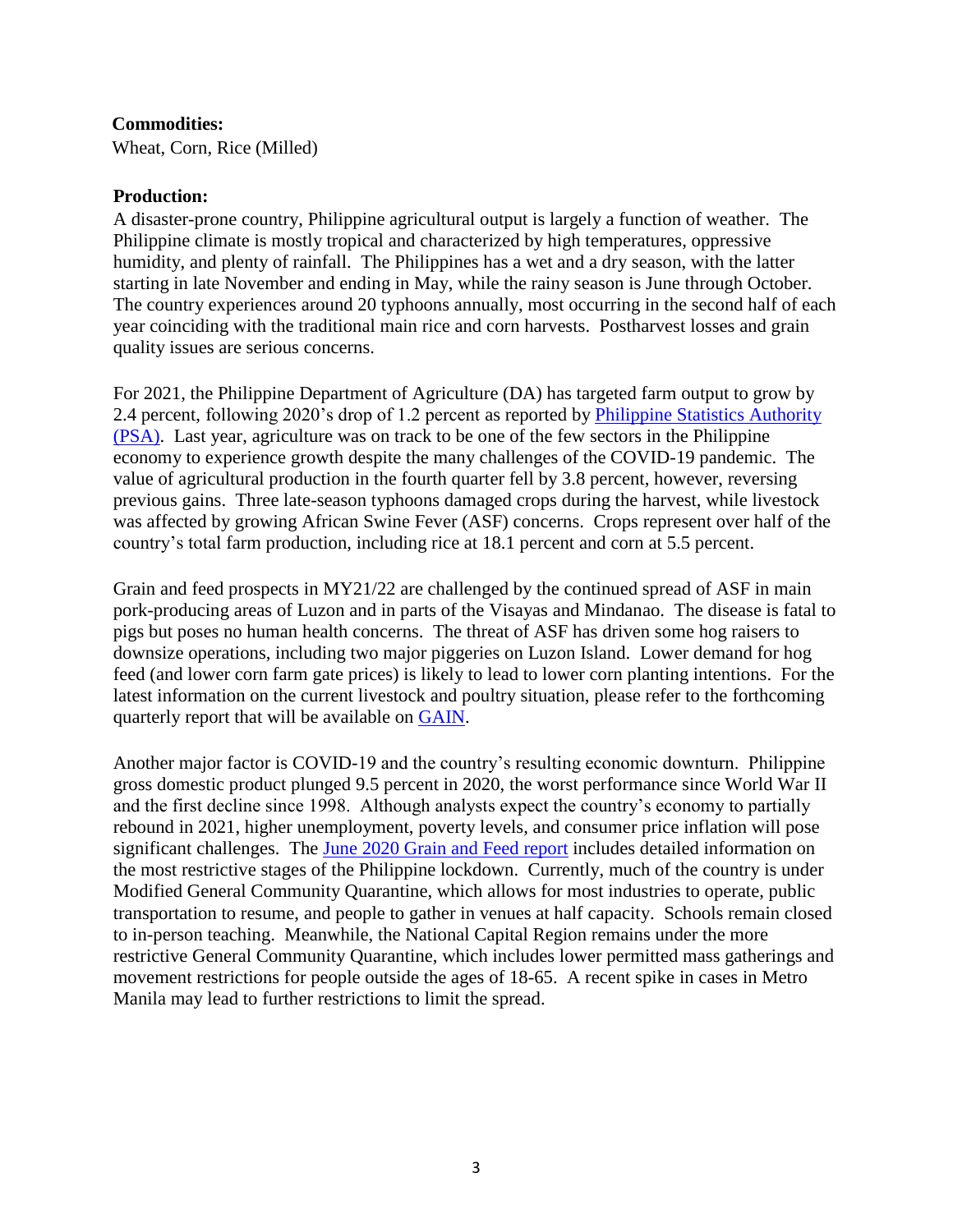



Source: [Department of Agriculture, Bureau of Animal Industry](https://drive.google.com/file/d/1LJeK1jIUM4_BWAIaxwckdxnlBs2vKvLf/view?fbclid=IwAR1j9s1daei7n6hJ6JZhV6c2jX5q4RQWb7oeIEXQrpkgqvaOZKfhB2UPIuQ)

# **Wheat**

There is no commercial wheat and "small grain" (e.g., barley, oats, and rye) production in the Philippines.

# **Corn**

Post forecasts MY 21/22 (July-June) corn production will decline 200,000 MT (2.4 percent) from the previous year, responding to weaker demand from the hog and poultry sectors. The [latest PSA Swine Situation Report](https://psa.gov.ph/sites/default/files/8_%5BONSrev-cleared%5D%20SR_Q4%202020%20Swine%20Situation%20Report_signed.pdf) notes that total swine inventory on January 1, 2021 was 9.7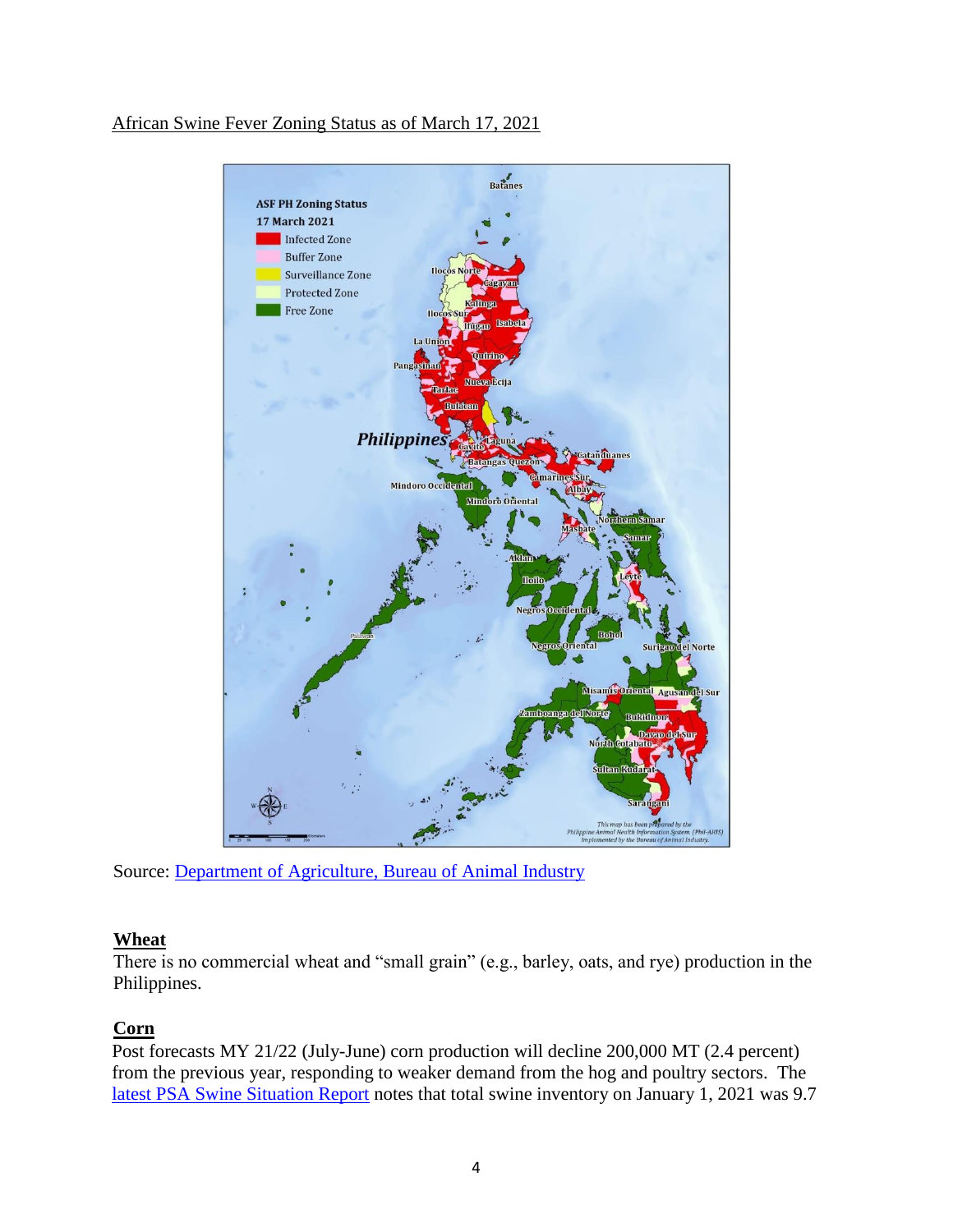million head, 24 percent lower than the previous year's level. The African Swine Fever (ASF) pandemic, since its arrival in the country in August 2019, has continued to challenge the hog sector. The disease has now spread to the final area free of ASF, the Visayas, after being confirmed on the island of Leyte. ASF remains a significant concern in Luzon and Mindanao and industry sources note that hog raisers are hesitant to repopulate due to the threat of ASF hitting their farms. Philippine pork production is hit its the lowest point of the ASF-caused decline in 2021. Post then sees production slowly recovering through the second half of corn's MY21/22, as hog farms improve their biosecurity and move forward with repopulation efforts.

The local poultry sector faces continued lower chicken demand due to the effects of the COVID-19 pandemic, namely the restrictions placed on food service establishments and the overall economic decline resulting from various forms of quarantine since mid-March 2020. The country's total chicken inventory was nearly 180 million birds on January 1, 2021, up 0.9 percent from the previous year, according to [PSA's Chicken Situation Report.](https://psa.gov.ph/sites/default/files/1_%5BONSrev-cleared%5D%20SR_Q4%202020%20Chicken%20Situation%20Report_signed.pdf) Broiler numbers were down 4.7 percent, however, compared to the 4.2 percent growth of layers. Eggs have emerged during the pandemic as an affordable protein source. Some industry contacts estimate that broilers have declined by an even more significant degree. Post expects the poultry sector to partially recover in 2021, with further growth in 2022 as the country loosens COVID-19 related restrictions.

Philippine corn production in calendar year 2020 reached 8.12 million MT, up 1.7 percent from 2019, according to [data from the Philippine Statistics Authority](https://openstat.psa.gov.ph/Database/Agriculture-Forestry-Fisheries) (PSA). Harvested corn area, meanwhile, increased 1.4 percent to 2.55 million hectares during the same period. Yield remained flat in 2020 at 3.18 MT per hectare compared to 2019's 3.17 MT per hectare. Corn is harvested during all four quarters of the year, with the July to September crop traditionally being the main harvest, coinciding with the rainy season. Over one third of total corn production in 2020 (2.8 million MT) was harvested from July to September.

Yellow corn accounts for 70-75 percent of total corn output, while only representing 55 percent of total corn area. The major corn areas are in the Cagayan Valley, Northern Mindanao, and the Central Mindanao regions. Local white corn has an average yield of roughly 1.9 tons per hectare but has a potential to reach four tons per hectare, while yellow corn has an average yield of over 4 tons per hectare but can reach 12 tons per hectare according to a DA corn expert.

Currently, there is no legislated land use policy in the Philippines and land conversion is common. There are an estimated one million corn farming families in the Philippines. Areas for expansion are increasingly becoming limited to unirrigated upland areas. Recent gains in corn production are largely attributed to the increased use of quality planting seeds, including genetically engineered (GE) seeds. A [recent economic assessment](http://www.hillpublisher.com/UpFile/202103/20210308175238.pdf) of GE corn use in the Philippines highlighted that the country's total factor productivity growth in the corn sector was estimated 11.45 percent higher due to the adoption of biotech corn.

A biotechnology expert and local officials have indicated that the use of GE seeds likely provides some protection from fall armyworm (FAW). The pest was detected in the Cagayan Valley region, the country's top corn producing area, in 2019 and since spread throughout the country. See the [2020 Biotechnology Annual Report](https://apps.fas.usda.gov/newgainapi/api/Report/DownloadReportByFileName?fileName=Agricultural%20Biotechnology%20Annual_Manila_Philippines_10-20-2020) for more information. Local GE corn is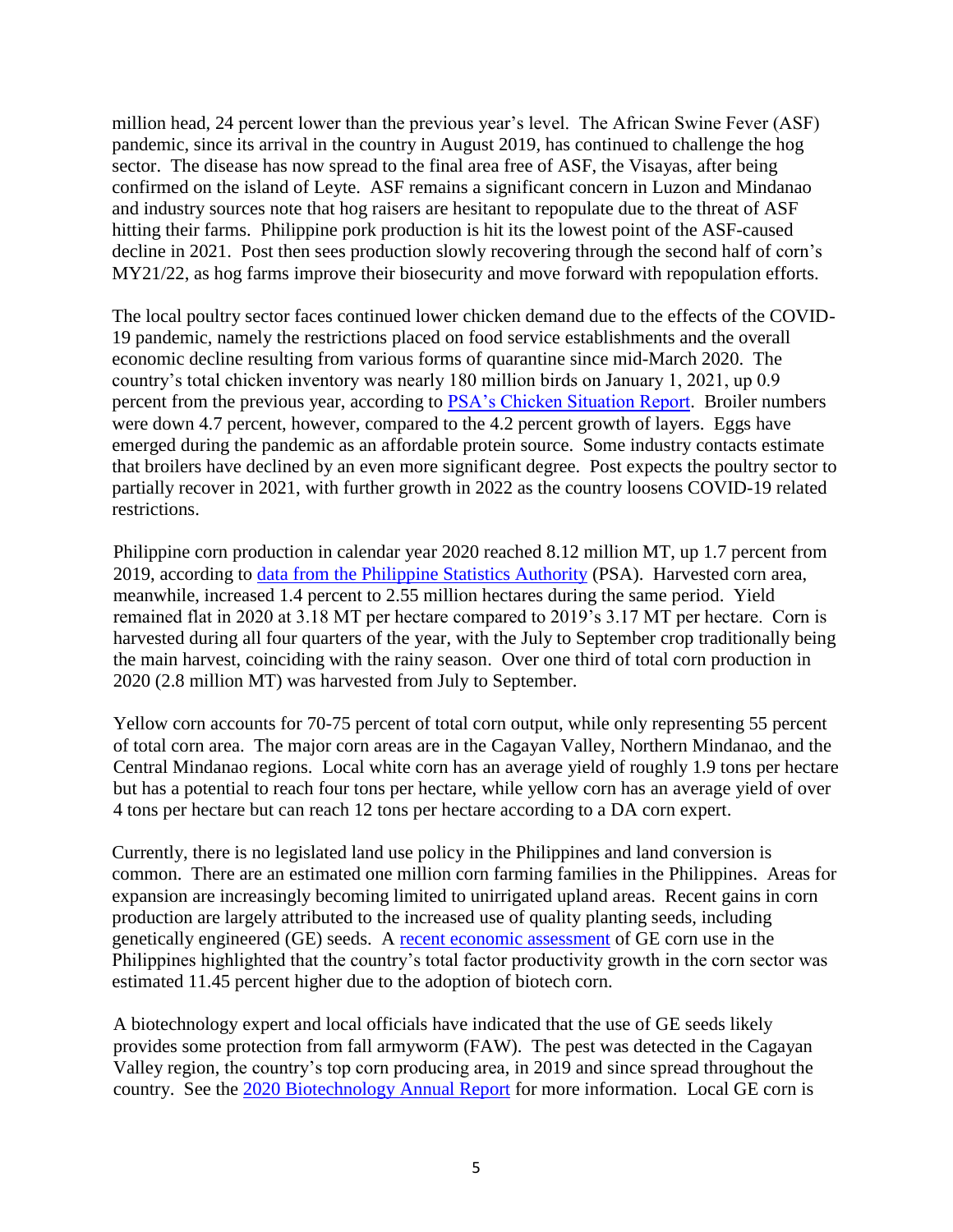confined to yellow corn and industry has expressed concerns over the vulnerability of white corn farmers to the FAW infestation.

The average farm gate price of yellow corn during 2020 was P12.35 (\$0.25) per kilo, 7.6 percent lower than 2019's average of P13.37 (\$0.27) per kilo, according to the latest Palay and Corn [Quarterly Bulletin](https://psa.gov.ph/sites/default/files/Palay%20and%20Corn%20Quarterly%20Bulletin%2C%20January%202021.pdf) of the Philippine Statistics Authority. In 2020, Philippine agricultural groups decried that large imports of feed wheat, primarily from Australia and the Black Sea region, were driving down local farm gate prices.

| <b>Yellow Corn: Monthly Average Prevailing Prices (P/Kg)</b> |       |       |       |          |          |  |  |  |  |
|--------------------------------------------------------------|-------|-------|-------|----------|----------|--|--|--|--|
|                                                              | 2018  | 2019  | 2020  |          | % Change |  |  |  |  |
| Farm gate                                                    |       |       |       | 19/18    | 20/19    |  |  |  |  |
| January                                                      | 12.56 | 13.96 | 12.39 | 11.15    | $-11.25$ |  |  |  |  |
| February                                                     | 13.3  | 13.86 | 12.38 | 4.21     | $-10.68$ |  |  |  |  |
| March                                                        | 14.15 | 13.83 | 12.05 | $-2.26$  | $-12.87$ |  |  |  |  |
| April                                                        | 14.26 | 14.1  | 12.33 | $-1.12$  | $-12.55$ |  |  |  |  |
| May                                                          | 13.91 | 14.07 | 12.58 | 1.15     | $-10.59$ |  |  |  |  |
| June                                                         | 13.94 | 14    | 12.73 | 0.43     | $-9.07$  |  |  |  |  |
| July                                                         | 14.36 | 13.97 | 12.85 | $-2.72$  | $-8.02$  |  |  |  |  |
| August                                                       | 14.24 | 13.47 | 12.94 | $-5.41$  | $-3.93$  |  |  |  |  |
| September                                                    | 14.74 | 12.91 | 12.01 | $-12.42$ | $-6.97$  |  |  |  |  |
| October                                                      | 14.39 | 12.2  | 11.85 | $-15.22$ | $-2.87$  |  |  |  |  |
| November                                                     | 14.17 | 11.97 | 11.91 | $-15.53$ | $-0.50$  |  |  |  |  |
| December                                                     | 14.13 | 12.14 | 12.18 | $-14.08$ | 0.33     |  |  |  |  |
| Average                                                      | 14.01 | 13.37 | 12.35 | $-4.32$  | $-7.41$  |  |  |  |  |

Source: [Palay and Corn Quarterly Bulletin,](https://psa.gov.ph/sites/default/files/Palay%20and%20Corn%20Quarterly%20Bulletin%2C%20January%202021.pdf) Philippine Statistics Authority

With areas for expansion limited to less productive lands, in recent years the DA and Mindanao Development Authority have pursued sorghum production, primarily in Mindanao Island. There are no reported updates since an initial delivery of sorghum seeds arrived in early 2020 and planted in Mindanao under the DA's sorghum program. The program aims to support small village-level rural hog and poultry raisers and involves the establishment of small feed mills by organized hog and poultry raisers. Moreover, on February 10, 2021 the DA issued Memorandum Order No. 15, titled ["Inclusion of Soybean and Sorghum under the National Corn](https://www.da.gov.ph/wp-content/uploads/2021/02/mo15_s2021.pdf)  [Program.](https://www.da.gov.ph/wp-content/uploads/2021/02/mo15_s2021.pdf)" In the medium term, farmers are likely to continue planting corn rather than switch sorghum or soybean, although the new memo provides additional direction for the National Corn Program to develop industry plans for the other two crops.

# **Rice**

Post forecasts paddy rice output at 19.68 million tons in MY 21/22 (July-June), a 1.6 percent increase from the previous year's level. The interventions established by the Rice Tariffication Law (RTL) and the Rice Competitiveness Enhancement Fund (RCEF), including the greater than expected tariff revenue from rice imports, will begin to take effect as rice yields increase to 4.14 MT per hectare from 4.12 MT per hectare in MY 20/21. Rice area, on the other hand, is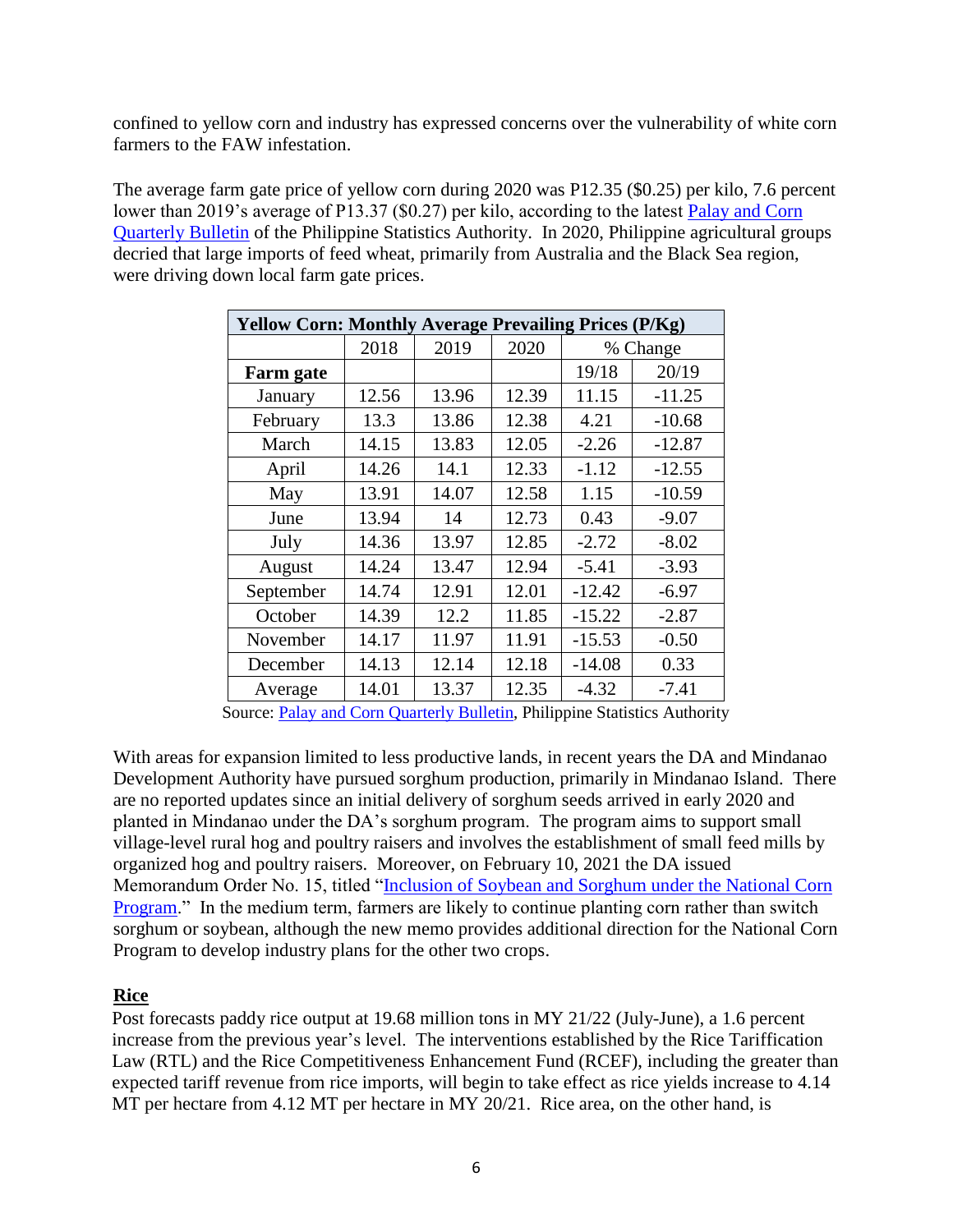expected to marginally increase to 4.75 million hectares from MY20/21's 4.7 million MT. Through its various rice assistance programs, DA plans to commit P50 billion (\$1 billion) to boosting rice production, with 70 percent of the funds expected to be spent by the first half of 2022. In calendar year 2021, DA is targeting 6 percent growth (20.48 million MT), assuming minimal disruptions in weather. The department's lower range target of 19.7 million MT would result in 2 percent growth. The target for area harvested in 2021 is 4.74 million hectares, or 0.46 percent growth from 2020.

Philippine paddy production grew 2.6 percent from 18.81 million MT in 2019 to 19.29 million MT in 2020, according to PSA. Increased productivity was a result of mostly favorable weather during the year as well as the initial effects from RCEF's support to farmers. The final quarter of 2020 saw three late-season typhoons, namely Typhoons Quinta, Rolly, and Ulysses, that lowered production from initially higher projections. Area harvested in 2020 was 4.72 million hectares, 1.4 percent higher than the 4.65 million hectares in 2019. Yields likewise improved to 4.08 MT per hectare in 2020 from 4.04 MT per hectare the previous year. The main rice crop is harvested during the fourth quarter each year and output during the October to December 2019 period was less than expected. The major rice-producing areas include Central Luzon, Cagayan Valley, the Ilocos Region, Western Visayas, Central Mindanao, and the Bicol region.

On February 14, 2019, President Duterte signed Republic Act No. 11203 or the Rice Tariffication Law (RTL), replacing rice import quantitative restrictions with tariffs. Refer to the [2020 Grain and Feed Annual Report](https://apps.fas.usda.gov/newgainapi/api/Report/DownloadReportByFileName?fileName=Grain%20and%20Feed%20Annual_Manila_Philippines_03-19-2020) for more details on RTL. Two years have now passed since opening the market to competition from imports, particularly from Southeast Asian countries. The RTL resulted in lower rice prices in 2020, both at the farm gate and wholesale level, compared to 2019. (see monthly palay and milled rice price tables below). Meanwhile, the Rice Competitiveness Enhancement Fund (RCEF) uses tariff revenues from rice imports to support the modernization of the rice industry and lower the cost of production. Tariff revenue in 2020 exceeded P12 billion (\$247 million), which fully funds RCEF's annual target of P10 billion (\$206 million). The surplus revenue will be earmarked by Congress for additional assistance to rice farmers.

The RCEF allocates P5 billion (\$103 million) for farm mechanization, P3 billion (\$62 million) for quality seeds provision, P1 billion (\$20 million) for credit, and another P1 billion (\$20 million) for training. The RCEF is to be funded from tariffs on imported rice imports, which mostly comes from ASEAN member countries at a 35 percent duty. RCEF disbursements in 2020 were slower than expected, particularly during the middle of the year when only 35 percent of the total had been obligated and spent. Overall RCEF timelines have improved in the months since, with a DA press report showing that currently P16.2 billion (\$334 million) has been obligated and P7.1 billion (\$146 million) disbursed during 2019 and 2020, compared to the P20 billion (\$412 million) allocation. Through March 12, 2021 RCEF has provided the following:

- 1.68 million bags of inbred rice seeds donated to 674,400 farmers, planted on 843,000 hectares
- 15,000 units of farm machinery and equipment purchased, including 13,500 units delivered to farmers
- P1.58 billion (\$32 million) in farm credit lent to farmer cooperatives and associations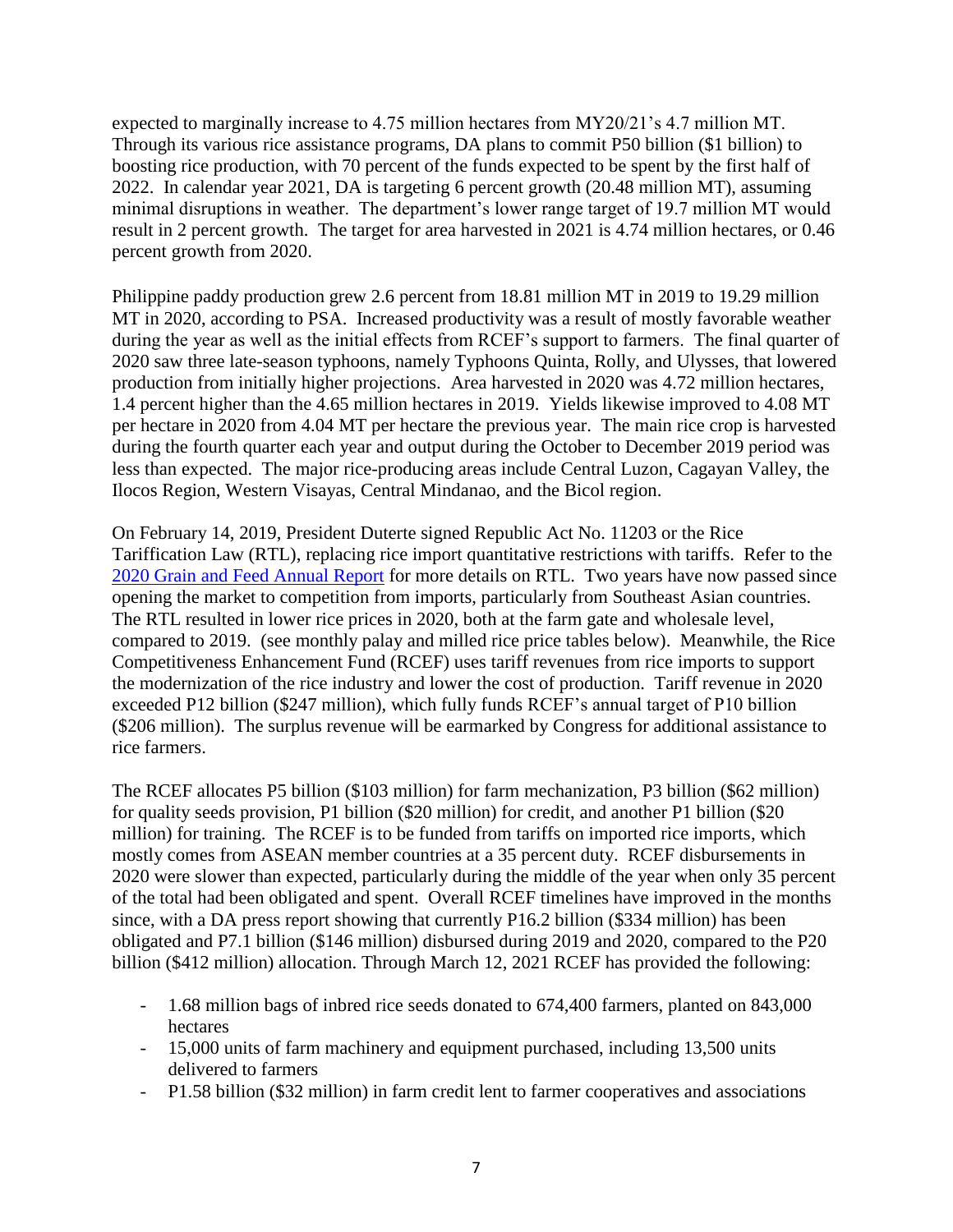- The DA Agricultural Training Institute and Department of Trade and Industry (DTI) Technical Education and Skills Development Authority established 90 farm schools and upgraded 43 other farm schools using their P500 million (\$10 million) annual allocation

RCEF will run through 2024, after which paddy production costs are expected to be reduced by P4 per kilo (\$0.08) from the current P12 per kilo (\$0.24), and average yields and farmer incomes will have improved and/or doubled. For 2021, the DA targets rice output to reach up to 20.48 million MT, 6 percent higher than 2020's 19.29 million MT.

To cushion the effects of RTL on rice farmers, the DA is also implementing a P2.5 billion (\$51 million) aid program that offers interest-free P15,000 (\$309) loans payable in eight years to farmers tilling one hectare and below, and a P3-billion (\$62 million) Rice Farmer Financial Assistance program that provides unconditional P5,000 (\$103) cash assistance to farmers with one-half to two hectares of rice land.

The DA is planning for the expected crop diversification away from rice. There are roughly three million rice farm families spread across 80 provinces, 23 of which have been identified as areas that will likely shift from planting rice to other crops, under the draft Philippine Rice Industry Roadmap. As reported in the media, the DA plans to spend P1.3 billion (\$25.5 million) to assist affected rice farmers to shift to high value commercial crops.

The average farm gate price of paddy rice through calendar year 2020 was 17.14 (\$0.35) per kilo, 2 percent lower than 2019's average of 17.59 (\$0.36) per kilo, based on the latest Palay and Corn Quarterly Bulletin of the PSA. Low paddy prices as a result of larger rice imports have been a challenge since RTL was implemented; however, prices have stabilized and slightly increased in recent months.

| Paddy Rice: Monthly Average Prevailing Prices (P/Kg) |       |       |       |          |          |  |  |  |  |
|------------------------------------------------------|-------|-------|-------|----------|----------|--|--|--|--|
|                                                      | 2018  | 2019  | 2020  |          | % Change |  |  |  |  |
| <b>Farm</b> gate                                     |       |       |       | 19/18    | 20/19    |  |  |  |  |
| January                                              | 19.12 | 19.84 | 15.87 | 3.77     | $-20.01$ |  |  |  |  |
| February                                             | 19.75 | 19.63 | 16.05 | $-0.61$  | $-18.24$ |  |  |  |  |
| March                                                | 20.41 | 19.00 | 16.40 | $-6.91$  | $-13.68$ |  |  |  |  |
| April                                                | 20.66 | 18.57 | 18.25 | $-10.12$ | $-1.72$  |  |  |  |  |
| May                                                  | 21.02 | 18.27 | 19.06 | $-13.08$ | 4.32     |  |  |  |  |
| June                                                 | 21.31 | 17.91 | 18.90 | $-15.95$ | 5.53     |  |  |  |  |
| July                                                 | 21.63 | 17.77 | 18.55 | $-17.85$ | 4.39     |  |  |  |  |
| August                                               | 22.39 | 17.42 | 18.25 | $-22.20$ | 4.76     |  |  |  |  |
| September                                            | 22.88 | 16.05 | 16.96 | $-29.85$ | 5.67     |  |  |  |  |
| October                                              | 21.10 | 15.50 | 15.51 | $-26.54$ | 0.06     |  |  |  |  |
| November                                             | 20.11 | 15.51 | 15.57 | $-22.87$ | 0.39     |  |  |  |  |
| December                                             | 20.09 | 15.64 | 16.26 | $-22.15$ | 3.96     |  |  |  |  |
| Average                                              | 20.87 | 17.59 | 17.14 | $-15.36$ | $-2.05$  |  |  |  |  |

Source: [Palay and Corn Quarterly Bulletin,](https://psa.gov.ph/sites/default/files/Palay%20and%20Corn%20Quarterly%20Bulletin%2C%20January%202021.pdf) Philippine Statistics Authority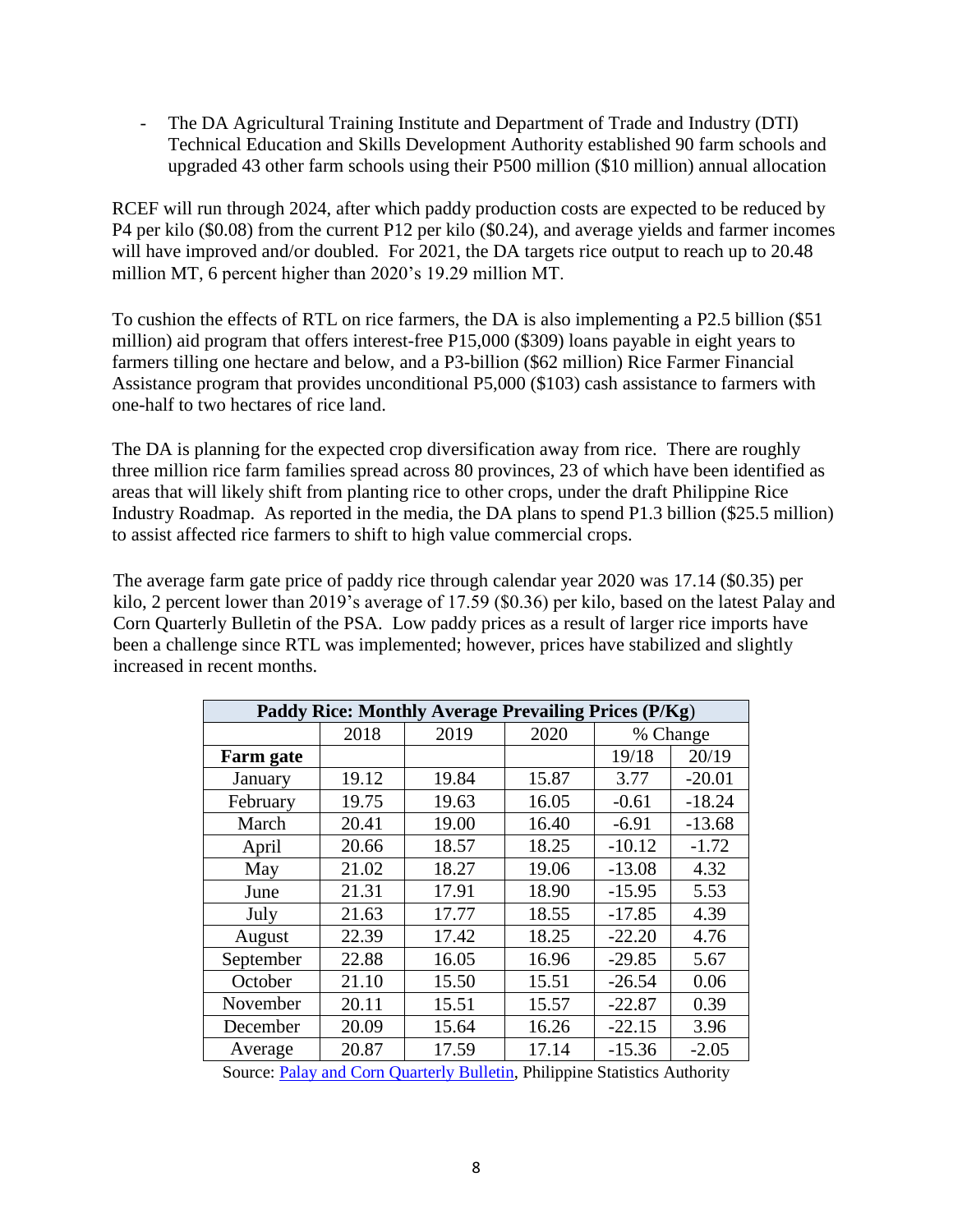The National Food Authority (NFA) buys rice at P19 (\$0.39) per kilo for buffer stocks, but recently has been unable to maintain past levels of rice stocks. NFA has over 300 buying stations across the country.

#### **Consumption:**

The Philippine economy suffered considerably in 2020 due to the COVID-19 pandemic and the country's efforts to limit the spread of the disease. Gross domestic product fell 9.5 percent from the previous year, marking the worst performance since World War II and the first decline since the Asian Financial Crisis of 1997-1998. According to PSA data, the Philippine economy posted improvement in the fourth quarter with a 8.4 percent decline compared to the second quarter (-16.9 percent) and the third quarter (-11.4 percent). The agricultural sector fell 2.5 percent from October to December 2020, while the hotel, restaurant, and institutional sector plummeted 42.7 percent.

For 2021, analysts expect the Philippines to partially recover as movement restrictions are eased and vaccines are distributed throughout the country. The [World Bank projects](http://documents1.worldbank.org/curated/en/983051607354214738/pdf/Philippines-Economic-Update-Building-a-Resilient-Recovery.pdf) that the Philippines will grow nearly six percent, which would be lower than prior years' growth rates. Meanwhile, the Philippine [Department of Budget and Management projects](https://www.dbm.gov.ph/index.php/dbcc-matters/macroeconomic-assumptions-and-fiscal-targets/178th-dbcc-meeting) 6.5 to 7.5 percent growth in 2021, followed by 8 to 10 percent growth in 2022.

The Philippine government targets 2 to 4 percent inflation, including in the above-mentioned DBM projections for 2021 and 2022. From 2.5 percent in 2019, inflation settled at 2.4 percent in 2020. The beginning of 2021 has seen inflation accelerate to 4.7 percent in February, the highest rate since January 2019 [per PSA.](https://psa.gov.ph/price-indices/cpi-ir/title/Summary%20Inflation%20Report%20Consumer%20Price%20Index%20%282012%3D100%29%3A%20February%202021) Higher food prices drove the increase, particularly the meat index, which increased to 20.7 percent due to pork shortages from ASF. To address high prices, DA implemented a two-month price ceiling for pork and chicken, while also petitioning for a temporary lowering of pork tariffs and an expansion of Minimum Access Volumes. A decision by the President is expected during the congressional recess at the end of March. Refer to the upcoming Livestock and Poultry quarterly report for updates.

# **Wheat**

Overall wheat consumption in MY21/22 is expected to decline about 2 percent to 6.5 million MT, largely due to the continued lower demand for feed wheat resulting from African Swine Fever. Increasing flour and bread prices are expected to slow the growth of wheat per capita demand, although the country's increasing population will result in larger consumption. Industry is optimistic that local flour products will revert to 3-5 percent growth once the Philippines emerges from COVID-19, as evinced by continuous milling capacity expansion. Some local flour millers remain interested in exporting flour and some products, e.g. pasta to regional neighbors, but require more export experience.

High quality U.S. wheat consistently dominates the Philippine milling market as consumption of wheat-based products such as flour, bread, pasta, and noodles, continue to grow. The Philippines has risen to become the largest customer for U.S. wheat exports and the largest market for both U.S. soft white and hard red spring classes. According to industry, consumption has grown 4 to 7 percent annually over the last decade. Future sales may face increased competition from Australian wheat, however, due to their large crop and logistical advantages over U.S. shipments.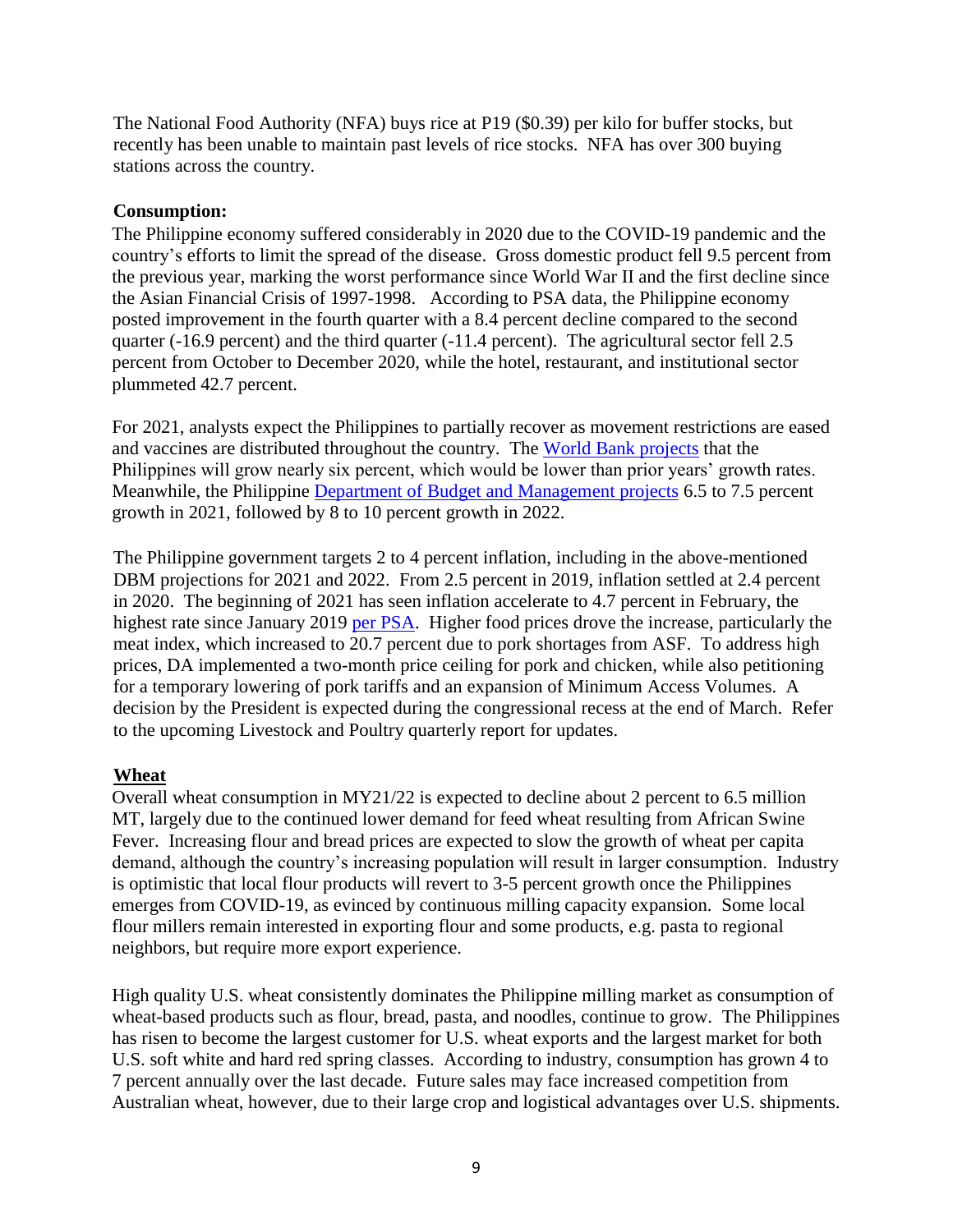Bakery products comprise roughly 50 percent of overall milling wheat consumption, with industry sources noting the usual even split between small and medium-sized enterprises and industrial bakeries shifting more toward the big players during the pandemic. Philippine baked products include pan de sal and its derivatives (local salt bread consumed as a breakfast muffin), loaf bread, buns and rolls, cakes and pastries, and Chinese steamed buns. The other half of milling wheat demand is for producing noodles, cookies and crackers, and pasta. The Philippines is the only country in South East Asia that consumes more bread than noodles. Bakery products may be considered a staple, as they are consumed daily by the average Filipino consumer.

Since the start of COVID-19 in March 2020, Philippine wheat consumption trends have shifted, with noodles and bakery products selling well, while cookies, crackers, cakes, pasta, and buns have seen demand fall. The keys drivers leading consumer purchases of wheat-based foods are health considerations, affordability, and quality, per a recent consumer survey.

The domestic hog and chicken industries for years have been the bright spots of Philippine agriculture and the largest sources of agricultural output after rice. Both sectors, however, face major challenges in MY21/22 that will dampen feed demand. As mentioned earlier in this report, African Swine Fever has spread to many parts of the country, with the DA recently calling on President Duterte to declare a national emergency to combat ASF with heightened biosecurity. The internal memo states that ASF has reached 40 provinces (out of 81) and caused the death of 3 million pigs (out of approximately 13 million). Post sees pork production declining 10 percent in 2021, followed by the start of a recovery in 2022.

The chicken sector, meanwhile, was expected to ramp up production to compensate for the pork shortage. Industry contacts noted that some producers switched from raising hogs to chicken. The spread of COVID-19 and the longstanding lockdowns resulting in a sharp drop in demand, however, particularly from the food service sector. From an initial estimate of 10 percent growth in 2020, production likely declined by 9 percent. Post expects Philippine chicken meat production to grow by 4 percent in 2021, followed by stronger growth in 2022 as the economy reopens.

Feed wheat use is more prevalent in hog rations. While industry contacts consider feed wheat as an integral ingredient in feed rations and no longer a corn substitute, the ratio is largely determined by price and not by nutritional attributes. Feed wheat consumption is expected to decline 200,000 tons to 2.5 million MT in MY 21/22 due to lower hog feed demand from ASF concerns. Post sees milling wheat demand growing by 50,000 MT to 4.05 million MT, as the economic downturn results in flat per capita consumption, but a growing population still leads to slightly higher overall consumption. MY20/21 milling wheat consumption is revised down 100,000 MT to 4.0 million MT based on projected slowdown of imports in the final months of the marketing year.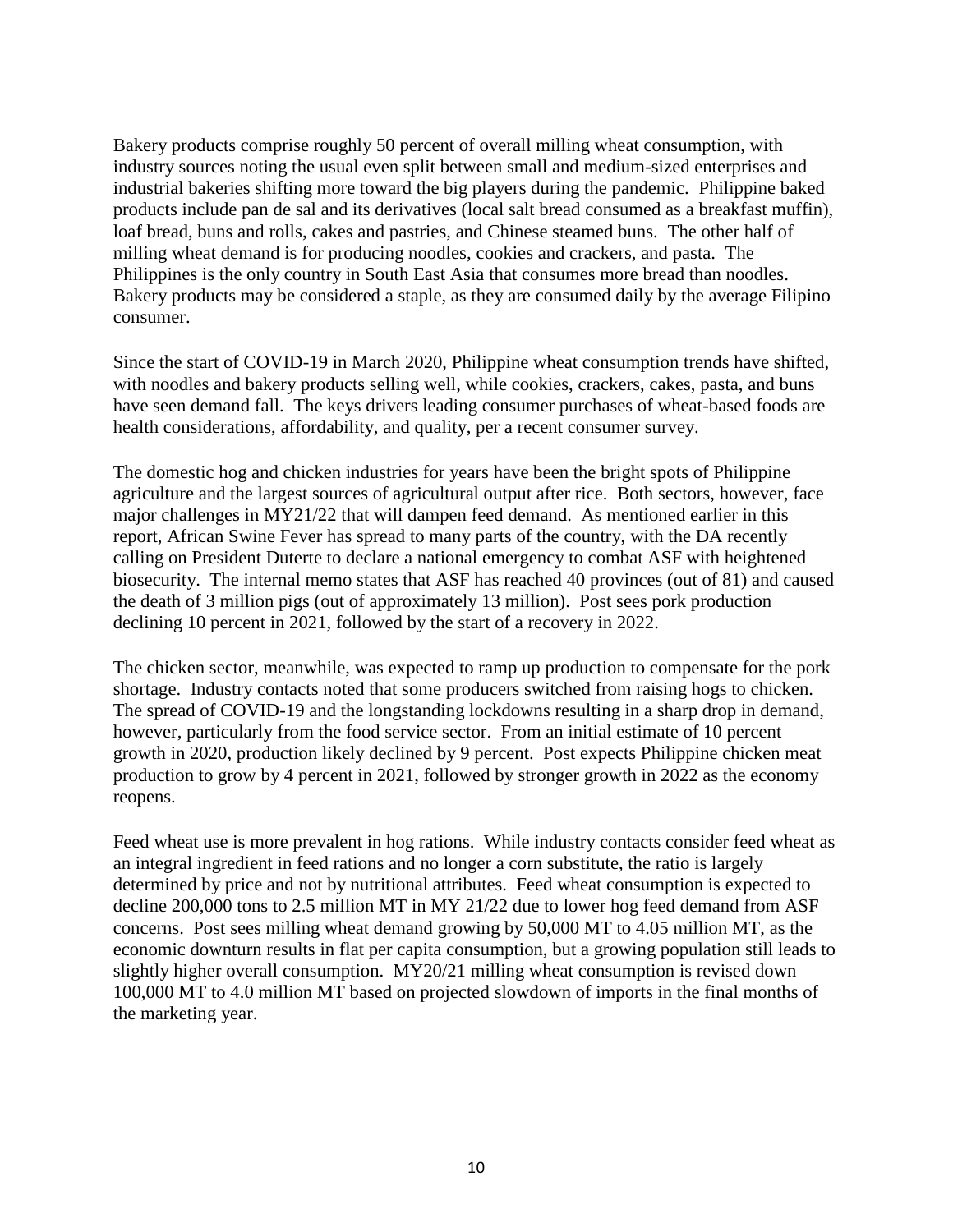# **Corn**

In MY 21/22, Posts forecasts corn demand declining about 3 percent to 8.6 million MT compared to the previous year due to the combined impact of ASF on the hog sector and COVID-19 on the broiler sector. Feed consumption (yellow corn) is expected to decline by 250,000 MT to 6.5 million MT, while food consumption (white corn) will stay flat at 2.1 million MT.

The common feed ingredients used in the Philippines include corn, rice bran, copra meal, feed wheat, cassava, soybean meal, fishmeal, coconut oil, salt, and assorted vitamins and minerals. The industry is composed of (1) commercial producers, who are solely engaged in the feed manufacturing business, (2) integrated farm feed millers, who are engaged in livestock production and at the same time sell feeds commercially, and (3) on-farm feed millers, who produce feeds for their own farms. The domestic feed milling industry continues to modernize, servicing the needs of the growing livestock, poultry, and aquaculture industries. The industry is now one of the fastest growing agricultural enterprises.

Corn is the preferred feed grain by local end-users but local supply has been inadequate. In addition, quality issues (i.e., aflatoxin) are commonly and as a result, most feed mills prefer imported corn for its reliability and uniformity. Local feed millers are also keen on all yearround availability and price stability. As a result, traders dominate the marketing and distribution of local corn. To discourage corn price surges, major feed producers and big farm operations import feed wheat, capitalizing on the MFN tariff differential between feed wheat and corn, i.e. 7 percent (no quota) vs. 35 percent (in-quota of 217,000 tons), respectively.

Hog feeds have accounted for an estimated 50 percent of overall feed production, with poultry feeds at roughly 45 percent, and the remaining five percent with aquaculture and other animal feeds. With the spread of African Swine Fever, however, there may have been a partial shift to poultry feed, boosted in part by the growth in layer production. Complicating this calculation is the likely increase in backyard hog operations using commercial feed. Prior to ASF, contacts noted that swill feed was commonly used, but backyard hog raisers have started switching to commercial feed for biosecurity reasons.

The 2021 Alltech Global Feed Survey estimates that 2020 Philippine feed output declined 1.9 percent to 17.86 million MT metric tons from the previous year, with broiler feed seeing the largest decline. The same survey notes that hog feed production actually increased 5 percent in 2020, giving credence to the idea that backyard hog raisers are using more commercial feed.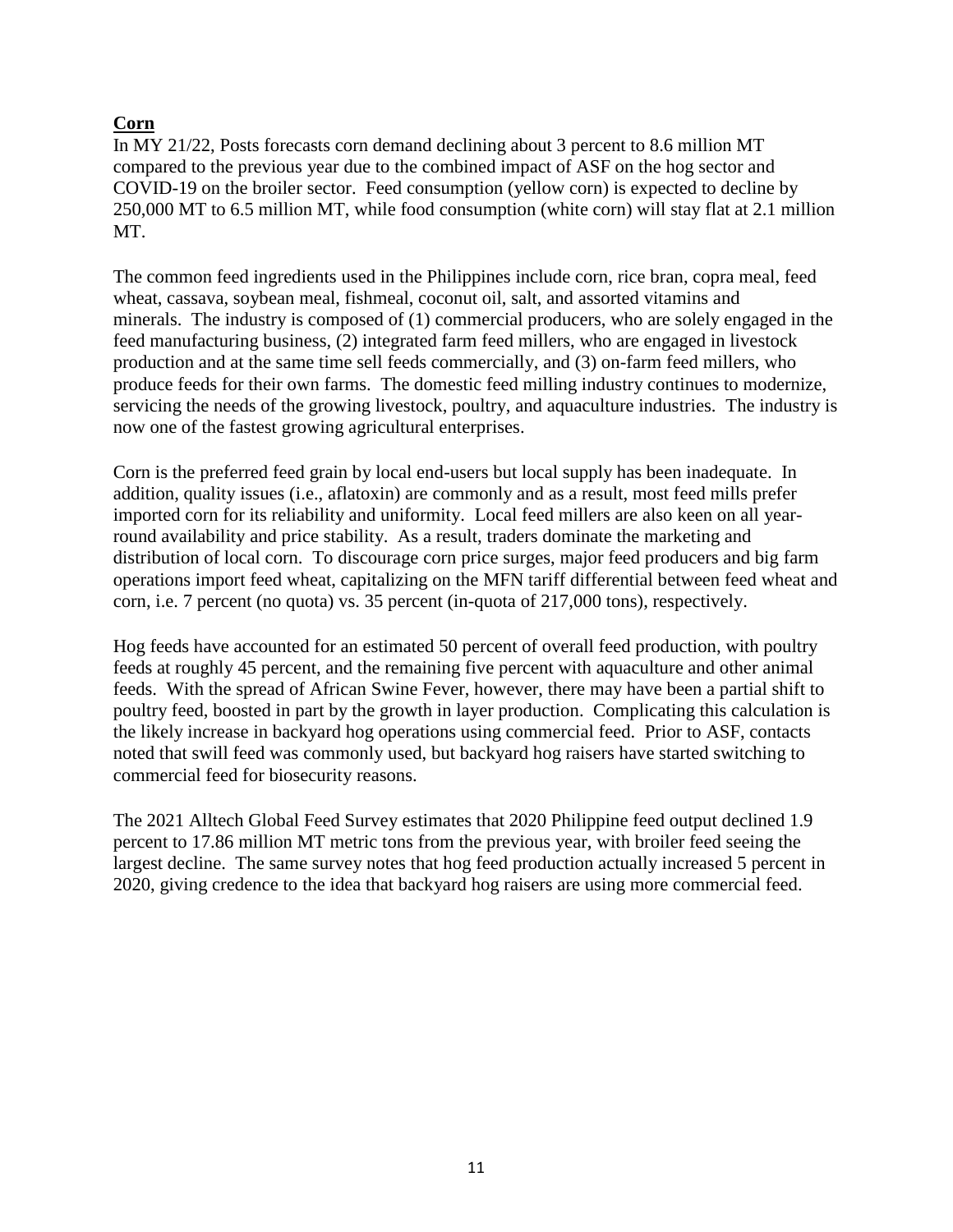| <b>Yellow Corn: Monthly Average Prevailing Prices (P/Kg)</b> |       |       |       |         |          |  |  |  |
|--------------------------------------------------------------|-------|-------|-------|---------|----------|--|--|--|
|                                                              | 2018  | 2019  | 2020  |         | % Change |  |  |  |
| Wholesale                                                    |       |       |       | 19/18   | 20/19    |  |  |  |
| January                                                      | 18.83 | 20.30 | 21.90 | 7.81    | 7.88     |  |  |  |
| February                                                     | 19.16 | 19.47 | 21.53 | 1.62    | 10.58    |  |  |  |
| March                                                        | 19.90 | 19.53 | 21.46 | $-1.86$ | 9.88     |  |  |  |
| April                                                        | 20.11 | 20.23 | 21.81 | 0.60    | 7.81     |  |  |  |
| May                                                          | 20.10 | 19.79 | 19.53 | $-1.54$ | $-1.31$  |  |  |  |
| June                                                         | 20.10 | 18.4  | 20.95 | $-8.46$ | 13.86    |  |  |  |
| July                                                         | 20.08 | 18.26 | 21.05 | $-9.06$ | 15.28    |  |  |  |
| August                                                       | 20.53 | 19.89 | 21.37 | $-3.12$ | 7.44     |  |  |  |
| September                                                    | 20.93 | 20.75 | 20.84 | $-0.86$ | 0.43     |  |  |  |
| October                                                      | 20.83 | 20.45 | 19.43 | $-1.82$ | $-4.99$  |  |  |  |
| November                                                     | 20.65 | 21.00 | 19.49 | 1.69    | $-7.19$  |  |  |  |
| December                                                     | 20.61 | 21.39 | 19.68 | 3.78    | $-7.99$  |  |  |  |
| Average                                                      | 20.15 | 19.96 | 20.75 | $-0.94$ | 4.31     |  |  |  |

Source: [Palay and Corn Quarterly Bulletin,](https://psa.gov.ph/sites/default/files/Palay%20and%20Corn%20Quarterly%20Bulletin%2C%20January%202021.pdf) Philippine Statistics Authority

According to PSA data, the average monthly yellow corn wholesale price in 2020 was P20.75 (\$0.43) per kilo, 4.3 percent higher than the P19.96 (\$0.41) per kilo average price in 2019.

The average monthly white corn wholesale prices are provided below, which for 2020 was P17.16 (\$0.35) per kilo, down nearly 9 percent from the P18.95 (\$0.39) per kilo average price in 2019.

| <b>White Corn: Monthly Average Prevailing Prices (P/Kg)</b> |       |       |       |          |          |  |  |  |
|-------------------------------------------------------------|-------|-------|-------|----------|----------|--|--|--|
|                                                             | 2018  | 2019  | 2020  |          | % Change |  |  |  |
| Wholesale                                                   |       |       |       | 19/18    | 20/19    |  |  |  |
| January                                                     | 19.7  | 20.75 | 16.64 | 5.33     | $-19.81$ |  |  |  |
| February                                                    | 20.59 | 21.03 | 15.94 | 2.14     | $-24.20$ |  |  |  |
| March                                                       | 20.43 | 22.12 | 15.81 | 8.27     | $-28.53$ |  |  |  |
| April                                                       | 20.34 | 19.86 | 21.99 | $-2.36$  | 10.73    |  |  |  |
| May                                                         | 19.87 | 19.67 | 18.49 | $-1.01$  | $-6.00$  |  |  |  |
| June                                                        | 21.41 | 19.37 | 17.16 | $-9.53$  | $-11.41$ |  |  |  |
| July                                                        | 20.74 | 18.42 | 17.28 | $-11.19$ | $-6.19$  |  |  |  |
| August                                                      | 21.75 | 18.05 | 17.87 | $-17.01$ | $-1.00$  |  |  |  |
| September                                                   | 20.76 | 17.29 | 15.88 | $-16.71$ | $-8.16$  |  |  |  |
| October                                                     | 21.14 | 16.97 | 16.23 | $-19.73$ | $-4.36$  |  |  |  |
| November                                                    | 20.79 | 17    | 16.17 | $-18.23$ | $-4.88$  |  |  |  |
| December                                                    | 21.1  | 16.88 | 16.49 | $-20.00$ | $-2.31$  |  |  |  |
| Average                                                     | 20.72 | 18.95 | 17.16 | $-8.34$  | $-8.84$  |  |  |  |

Source: [Palay and Corn Quarterly Bulletin,](https://psa.gov.ph/sites/default/files/Palay%20and%20Corn%20Quarterly%20Bulletin%2C%20January%202021.pdf) Philippine Statistics Authority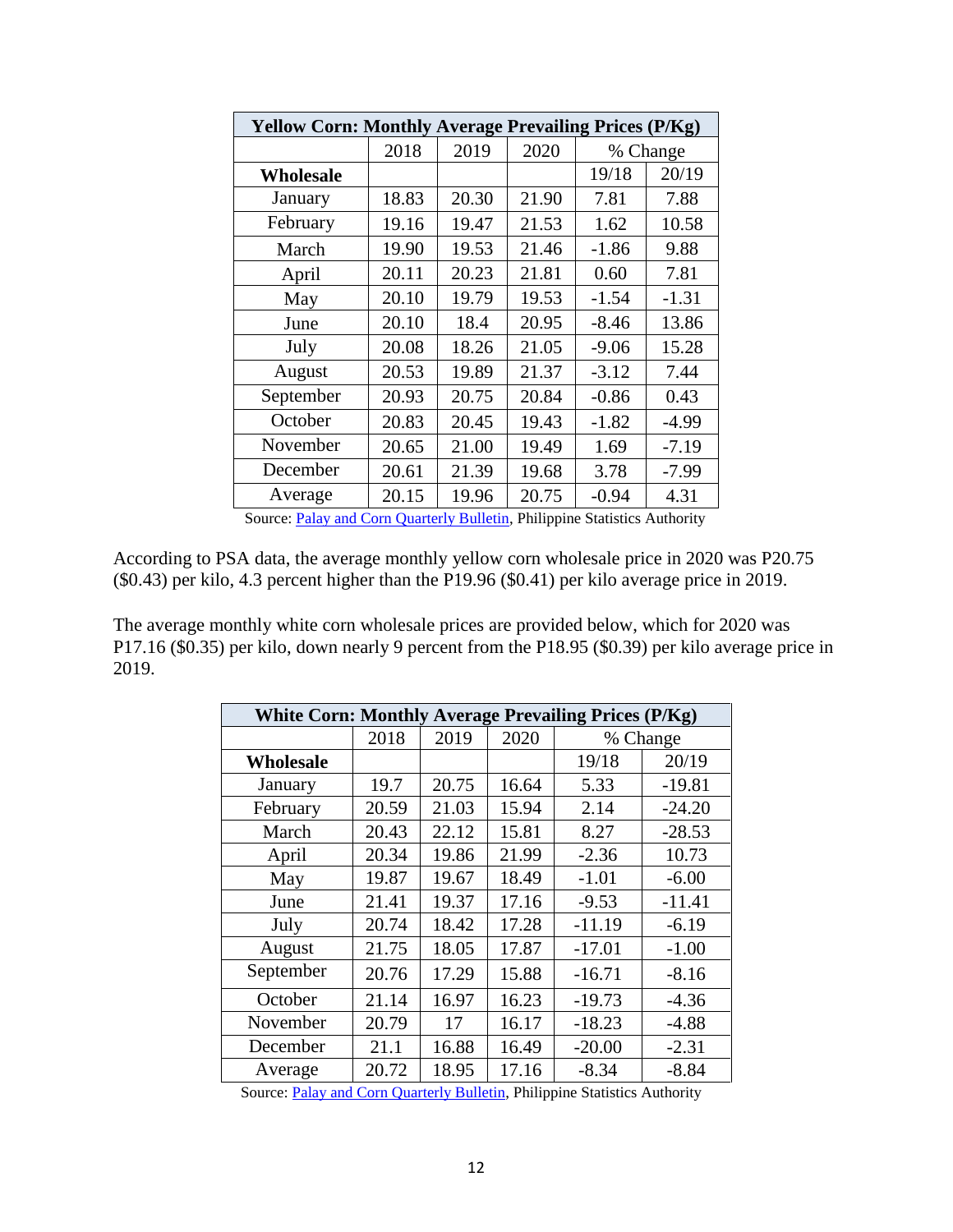While white corn eaten as grits is a staple in some parts of the southern Philippines, consumption has been flat for over a decade due to shifting diets to more protein and wheat-based products. Consumption in MY21/22 is expected to remain at 2.1 million MT.

# **Rice**

Rice is the main staple of the Philippine population, currently estimated at 109 million people and growing about 1.6 percent annually. Rice provides an estimated 45 percent of the average Filipino's caloric intake and its production is the main source of livelihood in rural areas. Average rice consumption accounts for about 20 percent of a household's budget. For the poorest 30 percent of Filipinos, this can be as high as 30 percent of their budget, according to industry. High rice prices are a major contributor to inflation, as was seen in the months leading to the passage of the Rice Tariffication Law (RTL) in February 2019.

The Philippines implemented the RTL to meet its obligations under the World Trade Organization to replace its Quantitative Restrictions on rice imports with tariffs. Philippine economic managers had pushed to liberalize rice imports with the expectation that rice prices would decline by P2 to P7 per kilo (\$0.04-0.13 per kilo) and help tame inflation. While inflation did abate in 2019, the decline in farm gate prices have not translated to a commensurate decline in wholesale and retail milled rice prices. The price gap has been a contentious issue. It also confirms the significant role intermediaries play in the rice supply chain.

The PSA's monthly average retail prices of commercial milled rice from 2018 to 2020 are provided below. Due to larger imported volumes thanks to RTL, wholesale prices declined 6.6 percent in 2019 and a further 2.6 percent in 2020. The NFA continues to sell well milled rice for P27 (\$0.55) per kilo against P41.8 (\$0.86) per kilo average retail price in 2020. Average 2020 retail prices dropped 2.7 percent to P41.83 (\$0.86) per kilo, from P43.01 (\$0.88) in 2019.

|           |           |       |       | Milled Rice: Monthly Average Prevailing Prices (P/Kg) |          |
|-----------|-----------|-------|-------|-------------------------------------------------------|----------|
|           | 2018      | 2019  | 2020  | Change                                                | Change   |
|           | Wholesale |       |       | 19/18                                                 | 20/19    |
| January   | 39.51     | 41.59 | 37.21 | 5.26                                                  | $-10.53$ |
| February  | 40.13     | 41.29 | 37.11 | 2.89                                                  | $-10.12$ |
| March     | 40.7      | 40.62 | 37.17 | $-0.20$                                               | $-8.49$  |
| April     | 41.01     | 39.91 | 38.9  | $-2.68$                                               | $-2.53$  |
| May       | 41.18     | 39.45 | 39.36 | $-4.20$                                               | $-0.23$  |
| June      | 41.52     | 39.27 | 39.41 | $-5.42$                                               | 0.36     |
| July      | 42.23     | 39.14 | 39.12 | $-7.32$                                               | $-0.05$  |
| August    | 43.78     | 38.97 | 38.91 | $-10.99$                                              | $-0.15$  |
| September | 45.97     | 38.35 | 38.38 | $-16.58$                                              | 0.08     |
| October   | 44.79     | 37.8  | 37.6  | $-15.61$                                              | $-0.53$  |
| November  | 42.97     | 37.36 | 37.59 | $-13.06$                                              | 0.62     |
| December  | 42.1      | 37.24 | 37.43 | $-11.54$                                              | 0.51     |
| Average   | 42.16     | 39.25 | 38.18 | $-6.62$                                               | $-2.59$  |

Source: [Palay and Corn Quarterly Bulletin,](https://psa.gov.ph/sites/default/files/Palay%20and%20Corn%20Quarterly%20Bulletin%2C%20January%202021.pdf) Philippine Statistics Authority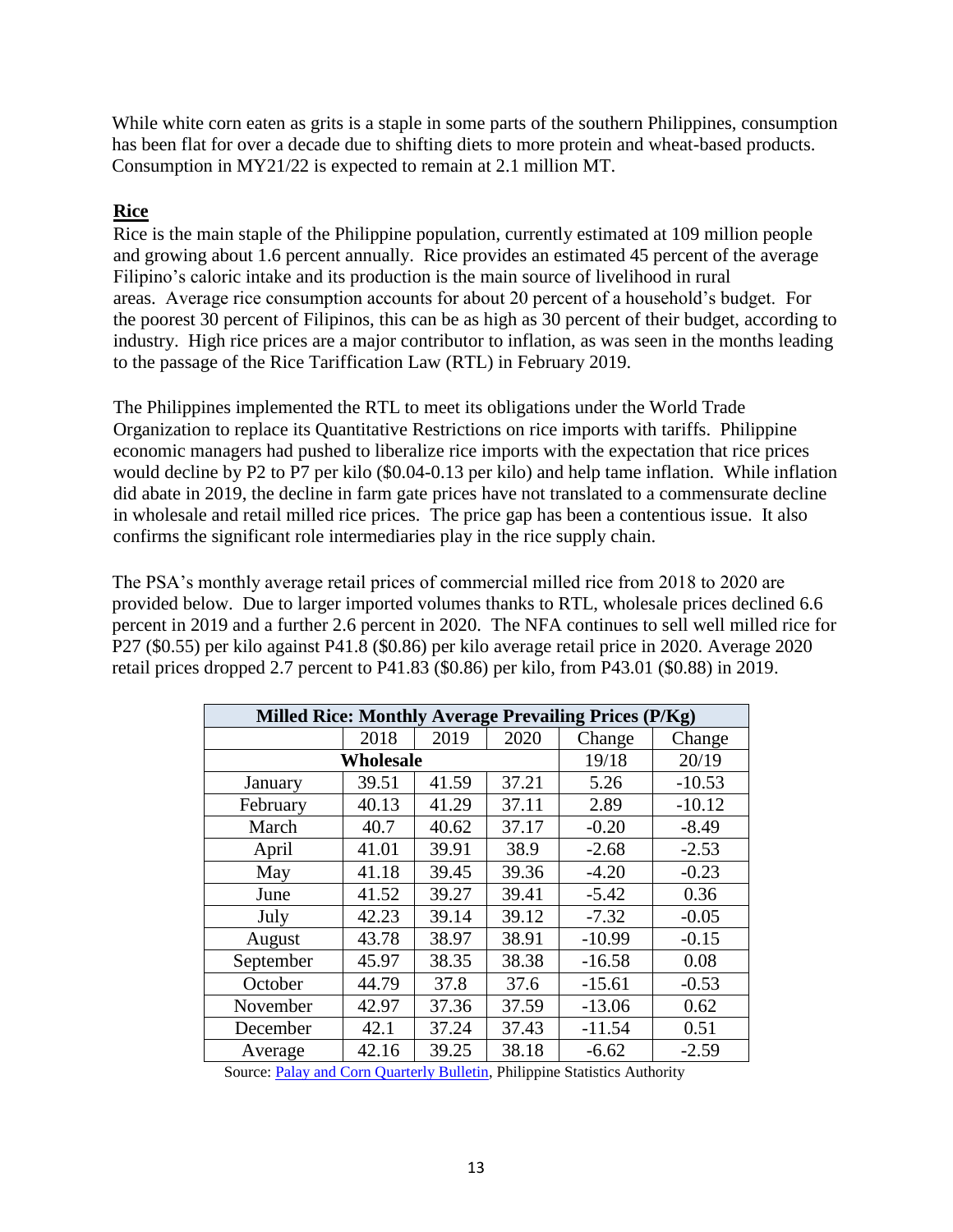Until the COVID-19 pandemic and 2020's economic downturn, the Philippines' economic growth had propelled a growing middle class and shifts in food consumption patterns toward more wheat-based foods and protein. This was evident through the rapidly expanding food retail and fast-food sectors. Although rice consumption has been flat in recent years, demand is expected to increase through MY21/22 as the effects of the RTL become more apparent (i.e., increased imports resulting in lower rice prices). Another factor is that 2022 will be an election year, when consumption typically increases. Post also forecasts growing rice consumption/disappearance, taking into the substantial rice losses due to natural calamities and postharvest spoilage.

#### **Trade:**

The ASEAN Trade in Goods and Services Agreement (ATIGA) was signed on February 26, 2009 and consolidated all relevant ASEAN Free Trade Agreement Common Effective Preferential Tariff (AFTA-CEPT) provisions within ASEAN economic agreements. In 2011, tariff rates on all products (with exemptions for a few sensitive products such as rice) in the ASEAN region fell to between 0 and 5 percent under the ATIGA framework. Several U.S. agricultural exports (including grains) to the Philippines face higher tariffs than competing products imported from ASEAN-member countries and/or ASEAN-Free Trade Agreement (AFTA) member countries such as Australia, New Zealand, China, and India, among others.

High in-quota tariffs for agricultural products under the Philippines' tariff-rate quota program, titled the Minimum Access Volume (MAV) system, significantly inhibit U.S. agricultural exports to the Philippines. Under the MAV system, the Philippines imposes a tariff-rate quota on several agricultural products including rice and corn.

Philippine tariff rates under the various trade agreements may be found at:

# <http://tariffcommission.gov.ph/finder/>

# **Wheat**

Overall wheat imports are forecast to decline by 200,000 MT to 6.6 million MT in MY 21/22 due to a continued reduction in feed wheat demand and adequate inventories. Milling wheat imports are exempt from tariffs but are subject to a 12 percent Value Added Tax (VAT) on the subsequent flour sales, payable at the time the wheat is imported. Feed-wheat imports, on the other hand, are subject to a 7 percent MFN duty and are not subject to VAT. Likewise, wheat flour imports are levied a 7 percent MFN tariff. Under the ASEAN-Australia-New Zealand FTA, both milling and feed-wheat imports to the Philippines from member countries are dutyfree.

The price spread of feed wheat (between originating countries), the quality, and how it compares to local corn prices are the main considerations in choosing the imported feed grain, according to local traders. Domestic corn may be price-competitive at times, but quality is usually an issue. Buyers are also concerned with the tendency for prices to increase when a major buyer enters the market.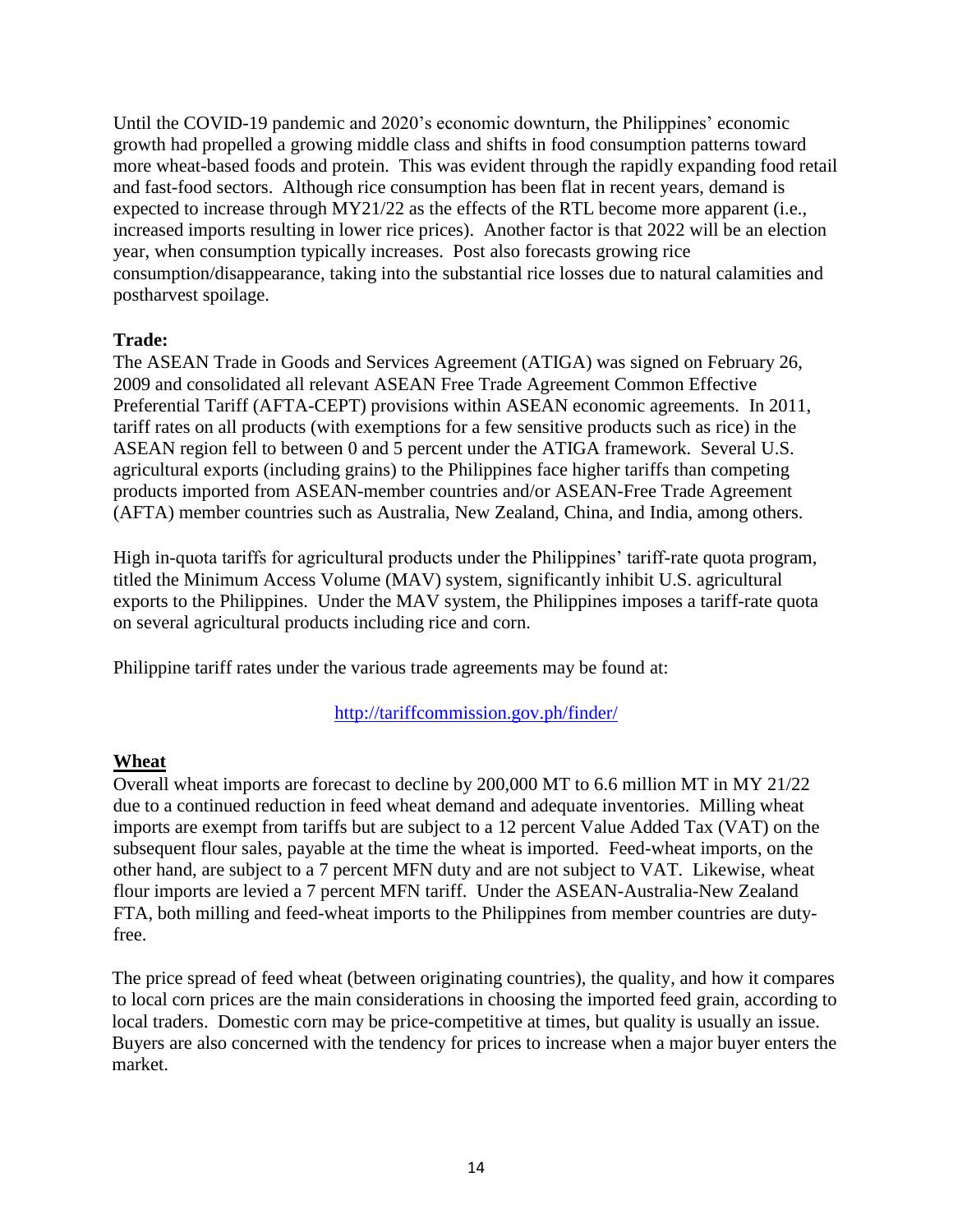According to U.S. Customs data, in 2020 the Philippines became the largest U.S. wheat market, with sales reaching \$826 million, 16.7 percent higher than the \$707 million level in 2019. Wheat remains the second largest U.S. agricultural export to the Philippines after soybean meal. U.S. wheat exports in MY20/21 through January 2021 are flat compared to last year's level at 1.87 million MT, although industry contacts expect year-end U.S. trade to fall 4 to 5 percent due to stronger competition from Australia.

Based on international customs data from Trade Data Monitor (TDM), wheat and wheat flour imports declined 3.7 percent from 6.9 million MT in 2019 to 6.7 million MT in 2020. This was due to reduced feed wheat demand from ASF, plus adequate stocks from a surge in feed wheat imports in 2018. Feed wheat imports mainly come from Australia and the Black Sea region, including Ukraine, Russia, Bulgaria, and Romania.

|               | Wheat, Wheat Flour, and Pasta Exports to the Philippines (MT) |           |           |           |           |           |  |  |  |  |
|---------------|---------------------------------------------------------------|-----------|-----------|-----------|-----------|-----------|--|--|--|--|
|               | 2015                                                          | 2016      | 2017      | 2018      | 2019      | 2020      |  |  |  |  |
| <b>Total</b>  | 4,720,070                                                     | 5,539,147 | 5,814,468 | 7,374,133 | 6,971,918 | 6,715,008 |  |  |  |  |
| United        |                                                               |           |           |           |           |           |  |  |  |  |
| <b>States</b> | 2,021,326                                                     | 2,679,621 | 2,448,344 | 2,645,759 | 2,953,658 | 3,369,374 |  |  |  |  |
| Australia     | 672,759                                                       | 1,026,014 | 1,941,403 | 1,448,831 | 1,829,665 | 738,408   |  |  |  |  |
| Ukraine       | 652,421                                                       | 948,785   | 877,986   | 1,754,936 | 1,019,682 | 631,966   |  |  |  |  |
| Romania       |                                                               | 11,990    | 2,181     | 65,118    | 237,691   | 614,124   |  |  |  |  |
| Russia        |                                                               | 16,500    | 155,650   | 1,023,376 | 294,625   | 554,743   |  |  |  |  |
| Canada        | 663,105                                                       | 37,384    | 245,996   | 217,527   | 2,463     | 282,219   |  |  |  |  |
| Bulgaria      |                                                               | 52,500    | 110       | 125       | 369,637   | 266,918   |  |  |  |  |
| Argentina     | 2,100                                                         | 298,470   |           |           |           | 106,901   |  |  |  |  |
| France        | 132,998                                                       | 343       | 1,128     | 883       | 1,136     | 40,702    |  |  |  |  |
| Brazil        | 311,676                                                       | 224,747   |           | 109,793   | 187,841   | 31,803    |  |  |  |  |
| Other         | 263,685                                                       | 242,793   | 141,670   | 107,785   | 75,520    | 77,850    |  |  |  |  |

Source: Trade Data Monitor

The local flour milling industry has expressed concern over wheat flour imports as these are likely not compliant with the Philippine Food Fortification Law of 2000 or Republic Act No. 8976 (RA 8976). Signed on November 7, 2000, RA 8976 mandates the fortification of flour, oil, and sugar with Vitamin A, and flour and rice with iron by November 7, 2004. The same source adds that while the local milling industry fully complies with the fortification requirements, imported flour is not inspected thoroughly.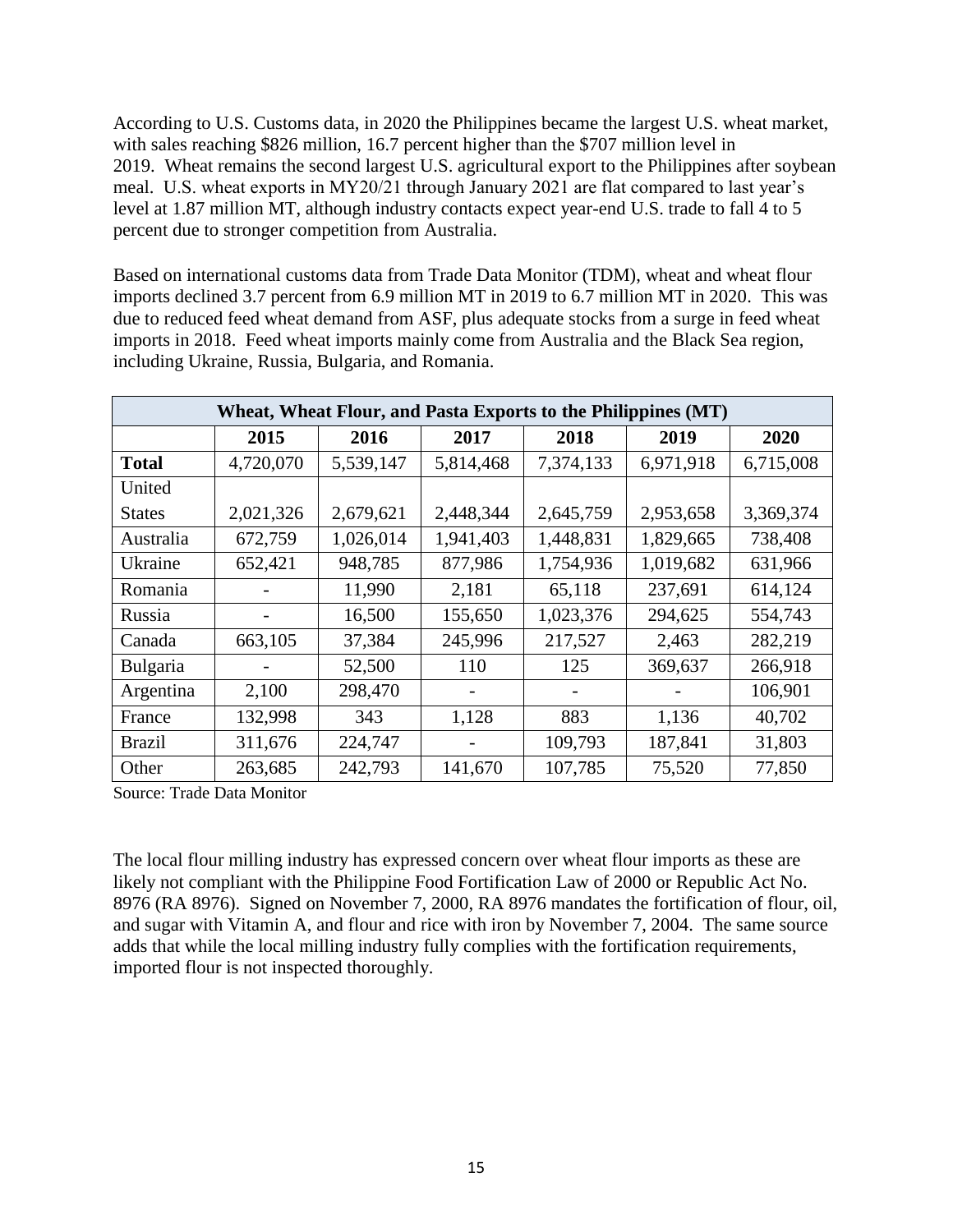# **Corn**

Corn imports are forecast to decline by 250,000 MT to 500,000 MT in MY 21/22 due to dampened hog and poultry feed demand and adequate feed-grain stocks. MY20/21 imports are on track to reach a record 750,000 MT. According to data from PSA, corn imports nearly tripled from 186,000 to 554,000 MT during the first half of MY20/21. Unlike the previous year, Vietnam exported the majority (64 percent), while Myanmar's share dropped to under 5 percent. U.S. corn has already exceeded last year's total exports at the midway mark (81,176 vs 13,774 MT), and currently occupies 15 percent market share despite the tariff disadvantage.

The Philippines has a two-tiered MFN tariff structure for corn imports: a 35 percent in-quota duty and a 50 percent out-of-quota rate. For 2021, the MAV for corn is 217,000 tons, unchanged in many years. Corn imports originating from member countries of ASEAN are levied a much lower 5 percent duty under the ATIGA. The higher MFN duty makes U.S. corn uncompetitive.

The MAV system has been in place since 1995 and is based on domestic consumption levels during the 1986-1988 period. Corn demand has grown significantly since then and an update is in order, according to feed milling contacts. The high corn tariffs increase production costs not only of feeds but of pork, poultry meat, and aquaculture products as well. Feed millers are forced to stockpile and import their feed energy from less optimal sources such as feed wheat. Local corn farmers, on the other hand, must reckon with seasonally depressed prices.

| <b>Philippine Corn Imports (MT)</b> |           |           |                            |           |           |                   |                     |             |  |  |
|-------------------------------------|-----------|-----------|----------------------------|-----------|-----------|-------------------|---------------------|-------------|--|--|
| <b>Partner</b>                      |           |           | <b>Year Ending in June</b> |           |           |                   | <b>Year to Date</b> |             |  |  |
| Country                             | 2015/2016 | 2016/2017 | 2017/2018                  | 2018/2019 | 2019/2020 | $07/19-$<br>12/19 | $07/20 -$<br>12/20  | $\% \Delta$ |  |  |
| World                               | 706,187   | 619,764   | 664,807                    | 675,304   | 389,009   | 186,349           | 554,721             | 197.68      |  |  |
| Myanmar                             |           | 6,804     | 12,836                     | 78,189    | 212,986   | 91,176            | 27,083              | $-70.30$    |  |  |
| Vietnam                             | 25,462    | 2,142     | 1,704                      | 147,298   | 68,628    | 19,951            | 357,447             | 1691.62     |  |  |
| <b>Brazil</b>                       | 34,294    | 41,000    | 33,059                     | 1,793     | 50,112    | 50,112            | 46,066              | $-8.07$     |  |  |
| Indonesia                           | 169,533   | 6,502     | 160,600                    | 66,272    | 25,100    |                   | 37,401              |             |  |  |
| Argentina                           | 78,704    | 48,498    | 75,089                     | 60,337    | 16,890    | 13,825            | 3,672               | $-73.44$    |  |  |
| United<br><b>States</b>             | 58,833    | 11,010    | 129,601                    | 150,380   | 13,774    | 10,271            | 81,176              | 690.34      |  |  |
| Other                               | 339,359   | 503,807   | 251,916                    | 171,035   | 1,517     | 1,012             | 1,875               | 85          |  |  |

Source: Philippine Statistics Authority

The Rice Tariffication Law restructured the mandate of the NFA, limiting the agency to buffer stock management and local paddy procurement. Under the previous NFA, corn exports were banned unless the agency declared a shortage. With the NFA charter changed and its regulatory functions removed, the question remains whether Philippine corn can be exported.

The local corn farmers' association had been lobbying to export corn as an alternative market when local prices are down. The industry group claims that under House Bill 7735, a precursor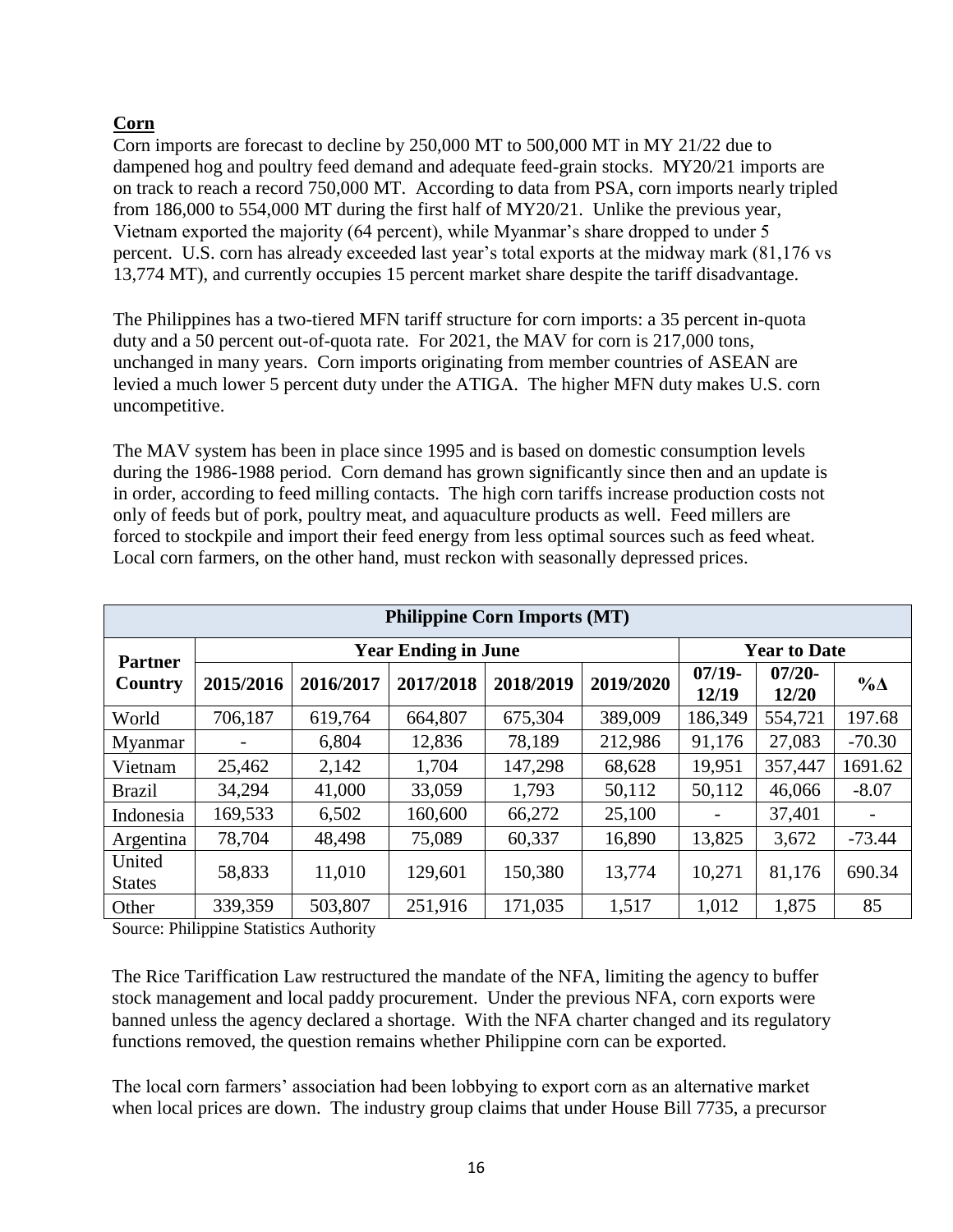to RTL, a provision directing the NFA to establish rules and regulations governing rice and corn exportation was included. Language on corn exportation, however, was absent in RTL. The DA is of the position that exports of agricultural products should not depend on surplus production to supply the international market. This infers corn exports during times of seasonal low prices are possible without certification of a surplus.

# **Rice**

Post forecasts MY21/22 Philippine rice imports flat at 2.2 million, as increased domestic production from RCEF and other farmer support programs will reduce the need for imports. Even at this reduced level, the country's imports will rank among the largest in the world. Rice is a politically sensitive commodity. As seen in late 2018 prior to the passage of RTL, high rice prices can contribute significantly to the overall cost of living, particularly for the lower income population that spends a larger share of its income on food.

PSA data show Philippine rice imports decreased by over 25 percent, from 2.76 million MT in 2019 to 2.07 million MT in 2020. Vietnam, Myanmar, and Thailand were the top rice exporters with shares of 85 percent, 8 percent, and 3 percent, respectively. Significant imports since the passage of RTL in 2019 slowed inflation and depressed rice prices.

The Implementing Rules and Regulations (IRRs) of the RTL set the MAV or tariff rate quota for rice imports at 350,000 tons. The in-quota MFN rate is 40 percent while the out-quota tariff is 180 percent or the tariff equivalent based on the WTO Agreement on Agriculture upon the expiration of the waiver of the special treatment for rice, whichever is higher. Imported rice from ASEAN countries is levied a uniform 35 percent duty. These guidelines are provided by Joint Memorandum Circular (JMC) 01-2019 or the Implementing Rules and Regulations (IRRs) of Republic Act (RA) No. 11203 ("An Act Liberalizing the Importation, Exportation and Trading of Rice, Lifting for the Purpose the Quantitative Import Restriction on Rice, and for Other Purposes") signed March 5, 2019.

In an effort to manage trade and prevent imports from arriving during the local harvest, DA is enforcing the issuance and monitoring of sanitary and phytosanitary import clearances (SPSIC) more strictly. For the past two years, the issuance of SPSICs has slowed down starting in September, which is the start of the main rice harvest. [Bureau of Plant Industry \(BPI\) data](http://bpi.da.gov.ph/bpi/index.php/reports-documentation/spsic-for-rice/9438-spsic-issued-and-volume-applied-per-month-december-4-2020) show that only 49 SPSICs (representing 54,703 MT) were used in November-December of 2020, out of the total 2,665 (representing 1,974,632 MT) throughout the calendar year. While the stricter administration of SPSICs has succeeded in slowing imports, trade contacts point out that SPSIC issuance should not be considered as an import licensing procedure but strictly of a plant health measure. In MY 21/22, the DA is expected to continue restricting SPSICs and regulate trade to coincide with the dry and wet season harvests (March-June and September-November).

# **Distillers Dried Grains with Solubles (DDGS)**

A co-product made from the process of dry-mill producing ethanol, distillers dried grains with solubles or DDGS are a feed ingredient that can provide both energy and protein. Imports have flourished as feed millers have learned to incorporate the new ingredient in their formulations, doubling from 140,500 MT in 2009 to 284,000 MT in 2020. If trends continue, the Philippines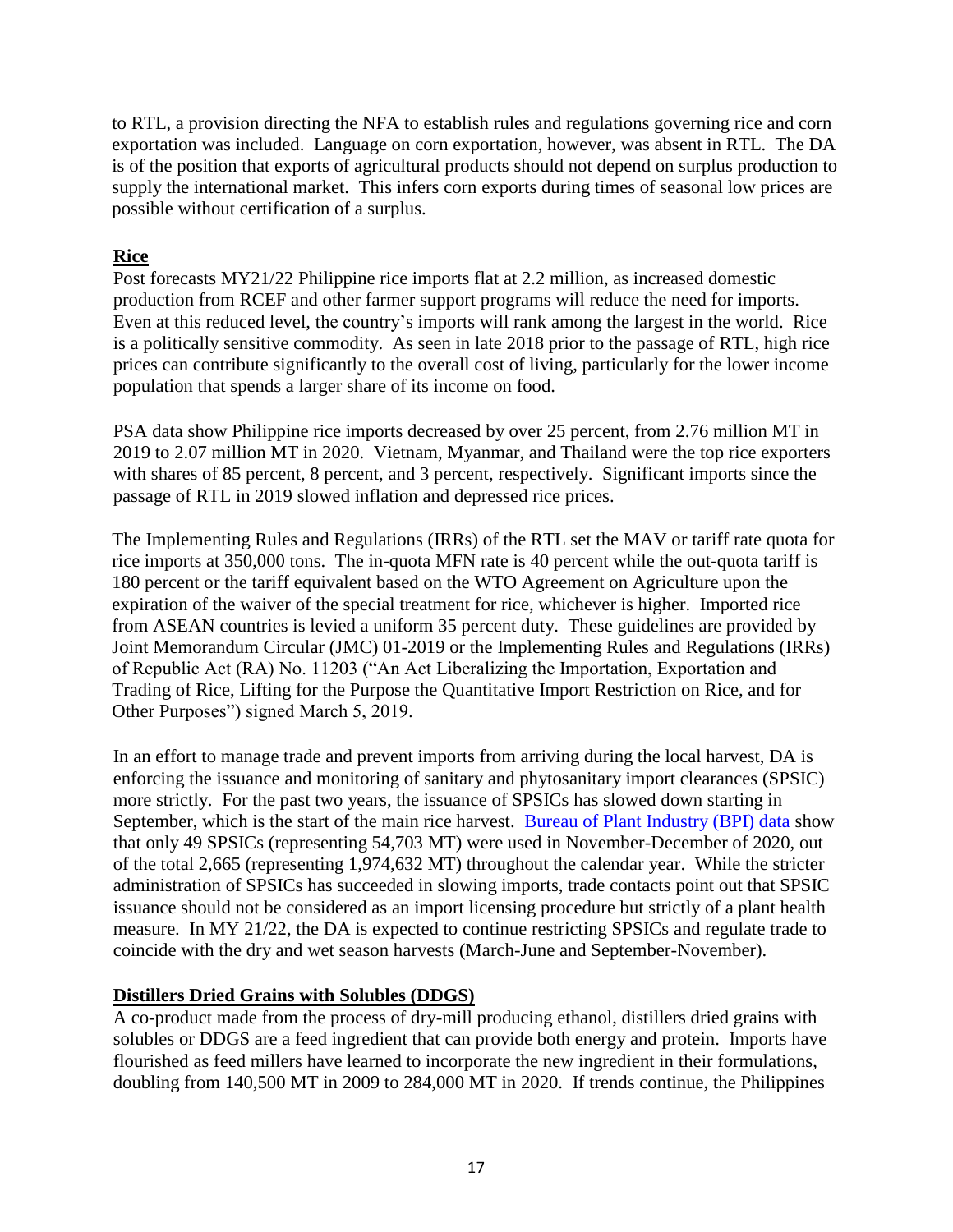could import up to 300,000 MT in 2021. The United States is the dominant supplier of DDGS, although previously Taiwan and Japan exported limited quantities.

| <b>DDGS</b> Exports to the Philippines<br><b>Metric Tons</b> |         |         |         |         |         |  |  |  |
|--------------------------------------------------------------|---------|---------|---------|---------|---------|--|--|--|
| 2019<br>2020<br>2017<br>2018<br>2016                         |         |         |         |         |         |  |  |  |
| Total                                                        | 170,657 | 138,195 | 196,435 | 262,305 | 283,891 |  |  |  |
| United<br><b>States</b>                                      | 161,224 | 137,935 | 196,418 | 261,970 | 283,805 |  |  |  |
| Other                                                        | 9,433   | 260     | 17      | 335     | 86      |  |  |  |

Source: Trade Data Monitor

#### **Stocks:**

Large grain silos and bulk handling facilities are not common in the Philippines. Holding bins are small and feed ingredients are usually stacked in sacks.

#### **Wheat**

Wheat stocks are largely held by the private sector. Wheat stocks are expected to remain flat at 2.2 million MT in MY21/22, similar to the levels of the past two years.

#### **Corn**

Post forecasts corn stocks in MY21/22 to decline 100,000 MT to 354,000 tons, due to reduced imports during the year.

Per the latest [PSA Rice and Corn Stocks Inventory report,](https://gcc02.safelinks.protection.outlook.com/?url=https%3A%2F%2Fpsa.gov.ph%2Fsites%2Fdefault%2Ffiles%2FRice%2520and%2520Corn%2520Stocks%2520Inventory%252C%2520February%25202021_0.pdf&data=04%7C01%7CBedfordRG%40state.gov%7C337a05fdc48545ff481008d8eb0d6d1c%7C66cf50745afe48d1a691a12b2121f44b%7C0%7C1%7C637517790190273007%7CUnknown%7CTWFpbGZsb3d8eyJWIjoiMC4wLjAwMDAiLCJQIjoiV2luMzIiLCJBTiI6Ik1haWwiLCJXVCI6Mn0%3D%7C0&sdata=RxoEMsprkFhjprhp1eLDBwxWr6S9CVKcpd78TYcbs4o%3D&reserved=0) as of February 1, 2021 total corn stocks stood at 774,830 MT, 18 percent higher compared to the previous year's level of 653,530 MT but 15 percent lower than the previous month's 914,070 MT.

Stocks in households and commercial warehouses increased by 46.5 percent and 9.8 percent, respectively, compared to the same period the previous year. There were no recorded stocks in NFA warehouses for three consecutive years. Around 71 percent of total corn stocks were in commercial warehouses while 29 percent were in households, as of February 1, 2021.

# **Rice**

For MY 21/22, overall inventories are expected to be maintained at the previous year's level of 3.6 million tons, to avert any price hikes or inflation, particularly in the run-up to the 2022 national election.

According to the latest **PSA Rice and Corn Stocks Inventory**, as of February 1, 2021, total rice stocks was 2.19 million MT, down 7.7 percent compared to 2.37 million MT during the same period in 2020. Stocks are also 6 percent lower than the 2.33 million MT from the previous month.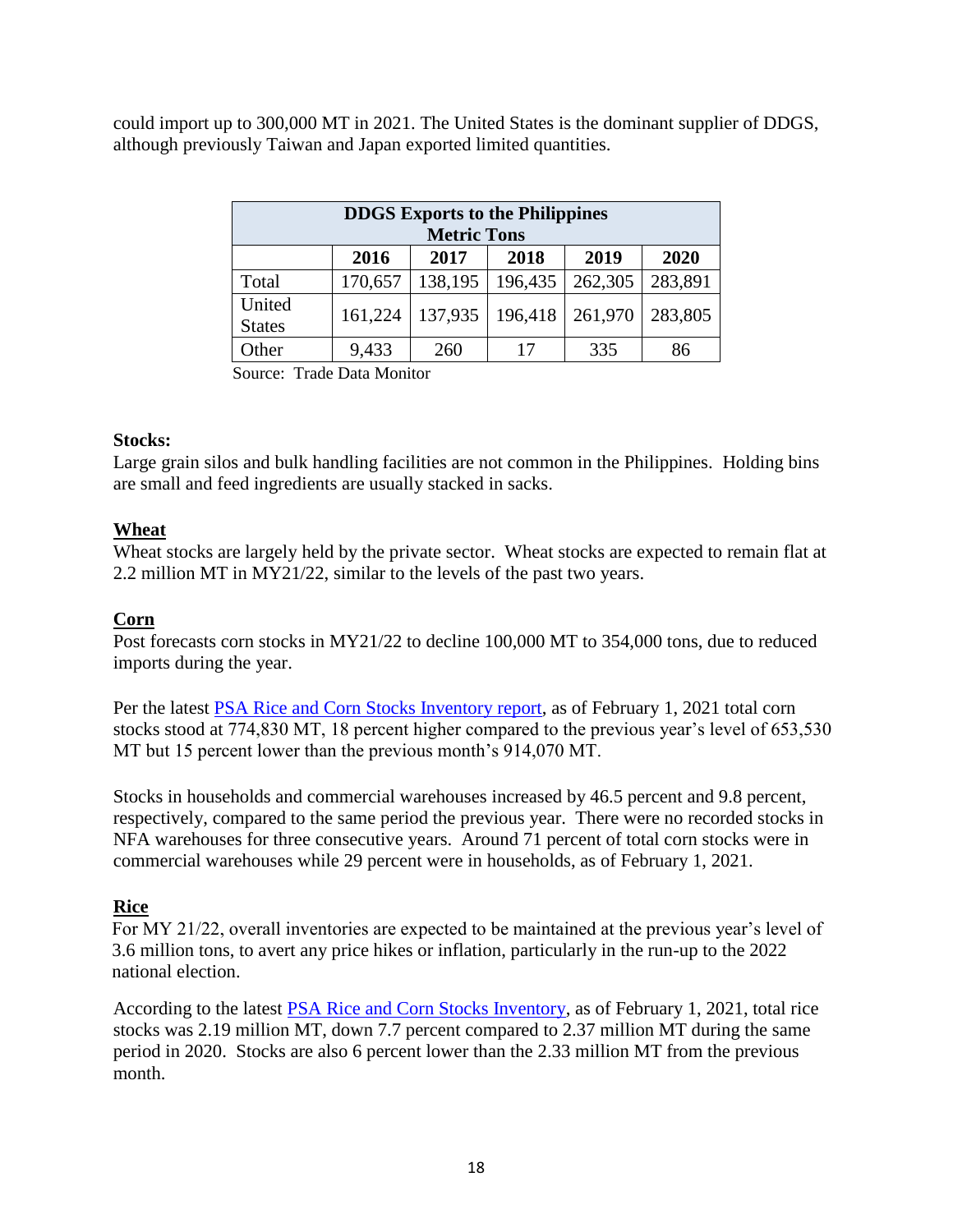As of February 1, 2021, Household rice stocks grew to 1.18 million MT, up 13 percent from the previous year, while those in commercial warehouses declined 15 percent to 708,940 MT during the same period. NFA stocks fell to 302,480 MT, down 38 percent from the previous year's level, despite the agency's new focus to concentrate on buffer stocks management and local procurement. Household stocks comprised about 54 percent, commercial stocks 32 percent, while NFA inventories accounted for 14 percent of total rice inventory.

#### **Policy:**

Sanitary and Phytosanitary Import Clearances (SPSICs) are issued by Philippine bureaus in the Department of Agriculture to importers of various commodities, including corn, wheat, and rice. With lower priced imports dampening the farm gate price of local production, the DA has called on traders to avoid import arrivals during the Philippine harvests of rice and corn. Memorandum Circulars [38](https://www.da.gov.ph/wp-content/uploads/2020/12/MC38_2020.pdf) and [39](https://www.da.gov.ph/wp-content/uploads/2020/12/MC39_2020.pdf) of 2020 added new SPSIC requirements, while an [amendment](https://www.da.gov.ph/wp-content/uploads/2020/12/mc43_s2020.pdf) to both circulars extended the must-arrive date to sixty days (from ASEAN except Myanmar) and ninety days from Myanmar and all other countries. Industry contacts note that import clearances for rice, corn, and feed wheat remain difficult to obtain during the March-June and September-November harvest periods. Recent news report highlighted that BPI did not issue any SPSICs for rice imports during October and November of 2020, only resuming issuances in late December.

To see previous reporting on the Duterte administration's poverty reduction initiatives, please read the 2020 [Grain and Feed Annual Report.](https://apps.fas.usda.gov/newgainapi/api/Report/DownloadReportByFileName?fileName=Grain%20and%20Feed%20Annual_Manila_Philippines_03-19-2020)

#### **Wheat**

On September 15, 2020 the Philippine Tariff Commission announced it would impose antidumping duties on Turkish wheat flour imports for three additional years. Its original 2015 decision was set to expire in 2020, but remained in place until the Tariff Commission ruled on the extension. On May 17, 2019, the local flour milling industry association filed a petition with the DA seeking to extend the imposition of the anti-dumping duty for another five years. The DA referred the petition to the Tariff Commission, which held a public hearing on the expiry review in July 2020. The Tariff Commission issued its [final report](https://drive.google.com/file/d/1TVTPgrSg3PeTS3CMhgcILn8v7g-Iph1t/view) on September 9, 2020, finding in favor of the Philippine flour millers.

#### **Corn**

In October 2020, a legislator filed House Bill 7818 or the ["Act Establishing the Philippine Corn](https://www.congress.gov.ph/legisdocs/basic_18/HB07818.pdf)  [Research Institute and Appropriating Funds Therefore.](https://www.congress.gov.ph/legisdocs/basic_18/HB07818.pdf)" It is the latest of multiple efforts by Congress over the years to establish the Philippine Corn Research Institute (PhilCorn). The bill proposes to establish the Institute to "modernize the corn industry… and to empower farmers with the tools of science and technologies" to deal with the many longstanding issues affecting corn production and environmental challenges. HB 7818 is pending clearance from the House Committee on Agriculture and Food since early October 2020.

Foreign companies in the Philippine grains sector remain concerned over a longstanding divestment policy. Presidential Decree (PD) No. 194 signed on May 1973 was passed to develop the domestic rice and corn industry by encouraging large scale foreign investments. PD No. 194 authorized the NFA (then known as the National Grains Authority) to establish the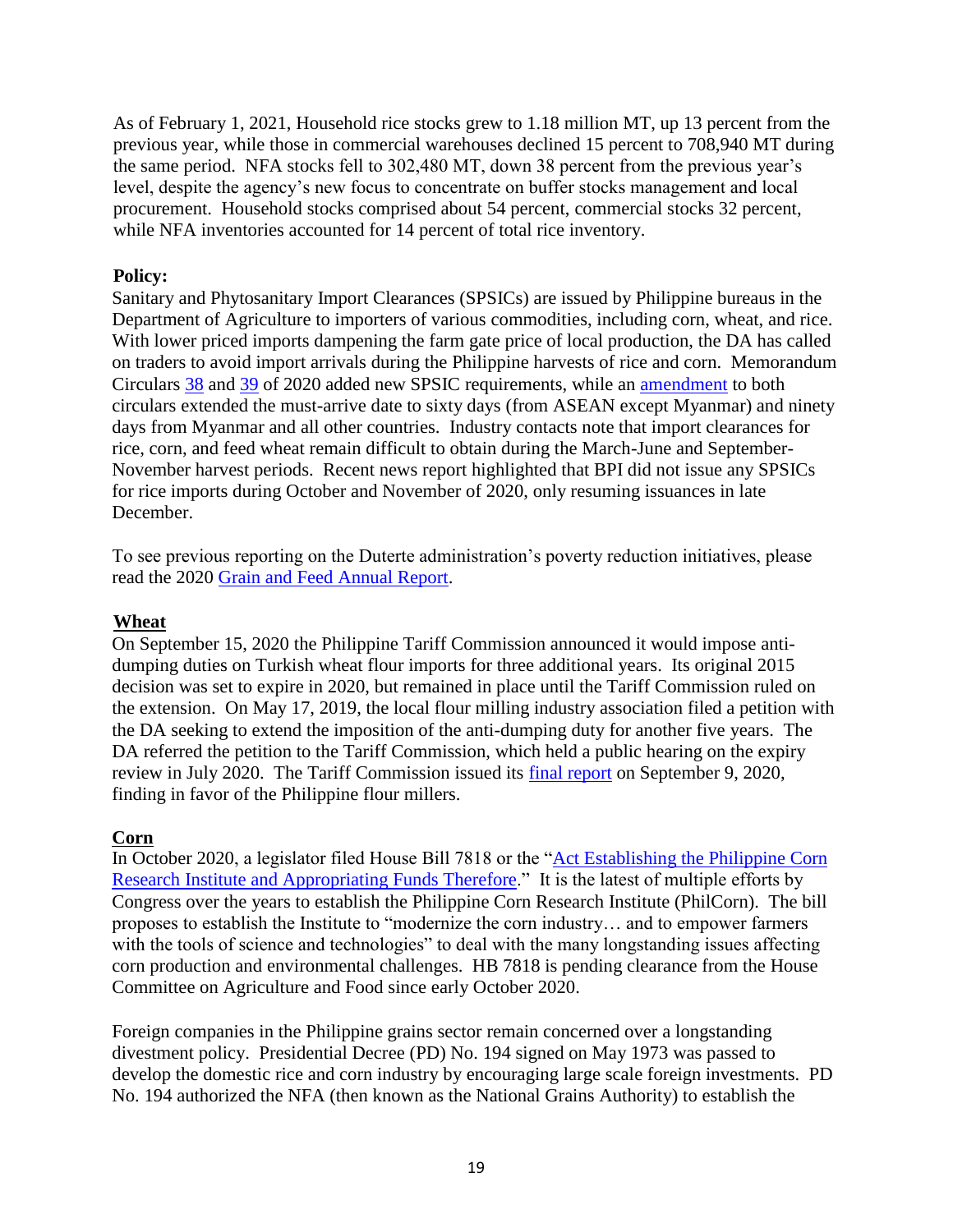duration allowing wholly owned foreign companies to engage in the local rice and corn business. In a 1998 resolution, the NFA prescribed a 30-year period but also mandated the eventual divestment of 60 percent of a foreign company's equity participation to Filipino citizens. Big foreign-owned companies (including those whose products use corn) that have invested significantly in terms of infrastructure and manpower will be affected by the time limitation.

Memorandum Order No. 16 (MO 16) issued by President Duterte on November 21, 2017 may not be sufficient to nullify PD 194. MO 16 directs the National Economic Development Authority to exert efforts to ease restrictions on investment areas with limited foreign participation, including rice and corn trading (except retailing and acquiring by barter and purchase). Nullifying PD 194 would augment the administration's goal of encouraging foreign direct investment in the country.

# **Rice**

In response to rising food prices due to the COVID-19 pandemic and multiple typhoons, the DA in late 2020 issued Suggested Retail Prices (SRP) for "basic necessities" including rice, within wet markets of Metro Manila, but exempting supermarkets. [Administrative Circular No. 17](https://www.da.gov.ph/wp-content/uploads/2020/11/ac17_s2020.pdf) listed the following SRP:

| <b>Imported Commercial Rice   Suggested Retail Price</b> |              |
|----------------------------------------------------------|--------------|
| Special                                                  | P52 per kilo |
| Premium                                                  | P45 per kilo |
| Well milled                                              | P36 per kilo |

| <b>Local Commercial Rice</b> | <b>Suggested Retail Price</b> |
|------------------------------|-------------------------------|
| Special                      | P50 per kilo                  |
| Premium                      | P <sub>45</sub> per kilo      |
| Well milled                  | P <sub>40</sub> per kilo      |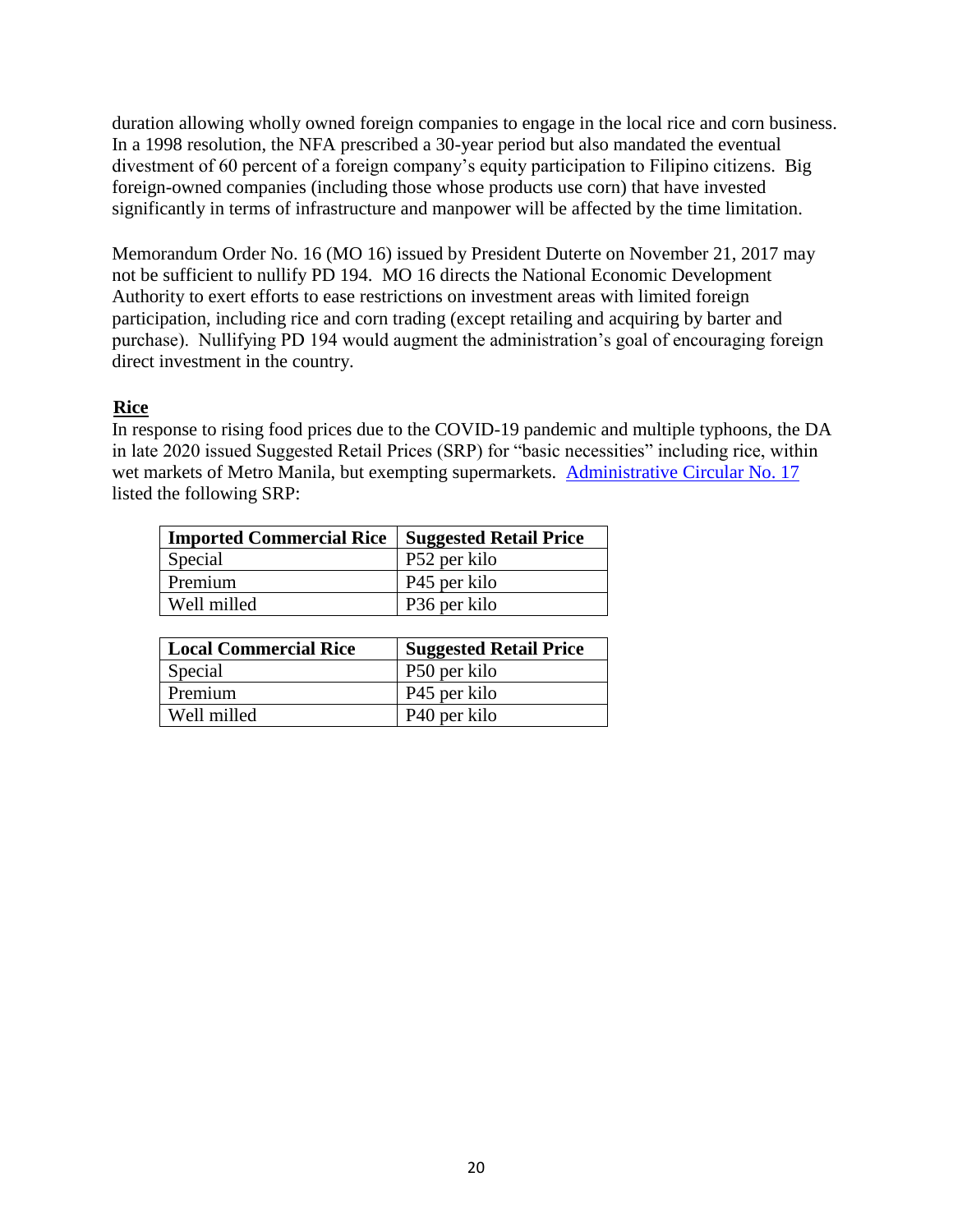**Production, Supply, and Distribution [\(PS&D\)](https://apps.fas.usda.gov/psdonline/app/index.html#/app/home) Data Statistics:**

| Wheat                                   | 2019/2020                          |                 | 2020/2021                      |                 | 2021/2022                      |                 |  |
|-----------------------------------------|------------------------------------|-----------------|--------------------------------|-----------------|--------------------------------|-----------------|--|
| <b>Market Year Begins</b>               | <b>Jul 2019</b><br><b>Jul 2020</b> |                 | <b>Jul 2021</b>                |                 |                                |                 |  |
| <b>Philippines</b>                      | <b>USDA</b><br><b>Official</b>     | <b>New Post</b> | <b>USDA</b><br><b>Official</b> | <b>New Post</b> | <b>USDA</b><br><b>Official</b> | <b>New Post</b> |  |
| Area Harvested (1000 HA)                | 0                                  | $\Omega$        | $\left($                       | $\Omega$        | 0                              |                 |  |
| <b>Beginning Stocks (1000 MT)</b>       | 2276                               | 2276            | 2260                           | 2260            | $\overline{0}$                 | 2295            |  |
| Production (1000 MT)                    | 0                                  | $\Omega$        | 0                              | $\Omega$        | $\overline{0}$                 |                 |  |
| MY Imports (1000 MT)                    | 7059                               | 7059            | 6900                           | 6800            | $\overline{0}$                 | 6600            |  |
| TY Imports (1000 MT)                    | 7059                               | 7059            | 6900                           | 6800            | $\overline{0}$                 | 6600            |  |
| $TY$ Imp. from U.S. $(1000)$<br>MT)     | 3229                               | 3229            | $\theta$                       | $\Omega$        | 0                              |                 |  |
| Total Supply (1000 MT)                  | 9335                               | 9335            | 9160                           | 9060            | $\overline{0}$                 | 8895            |  |
| MY Exports (1000 MT)                    | 75                                 | 75              | 65                             | 65              | $\overline{0}$                 | 70              |  |
| $TY$ Exports $(1000$ MT)                | 75                                 | 75              | 65                             | 65              | $\overline{0}$                 | 70              |  |
| Feed and Residual (1000<br>MT)          | 3100                               | 3100            | 2700                           | 2700            | $\overline{0}$                 | 2500            |  |
| <b>FSI Consumption (1000)</b><br>MT)    | 3900                               | 3900            | 4100                           | 4000            | $\overline{0}$                 | 4050            |  |
| <b>Total Consumption (1000)</b><br>MT)  | 7000                               | 7000            | 6800                           | 6700            | $\overline{0}$                 | 6550            |  |
| <b>Ending Stocks (1000 MT)</b>          | 2260                               | 2260            | 2295                           | 2295            | $\overline{0}$                 | 2275            |  |
| <b>Total Distribution (1000)</b><br>MT) | 9335                               | 9335            | 9160                           | 9060            | $\overline{0}$                 | 8895            |  |
| Yield (MT/HA)                           | $\overline{0}$                     | $\overline{0}$  | $\boldsymbol{0}$               | $\overline{0}$  | $\overline{0}$                 | $\overline{0}$  |  |

(1000 HA), (1000 MT), (MT/HA)

 $MY = Marketing$  Year, begins with the month listed at the top of each column

TY = Trade Year, which for Wheat begins in July for all countries. TY 2021/2022 = July 2021 - June 2022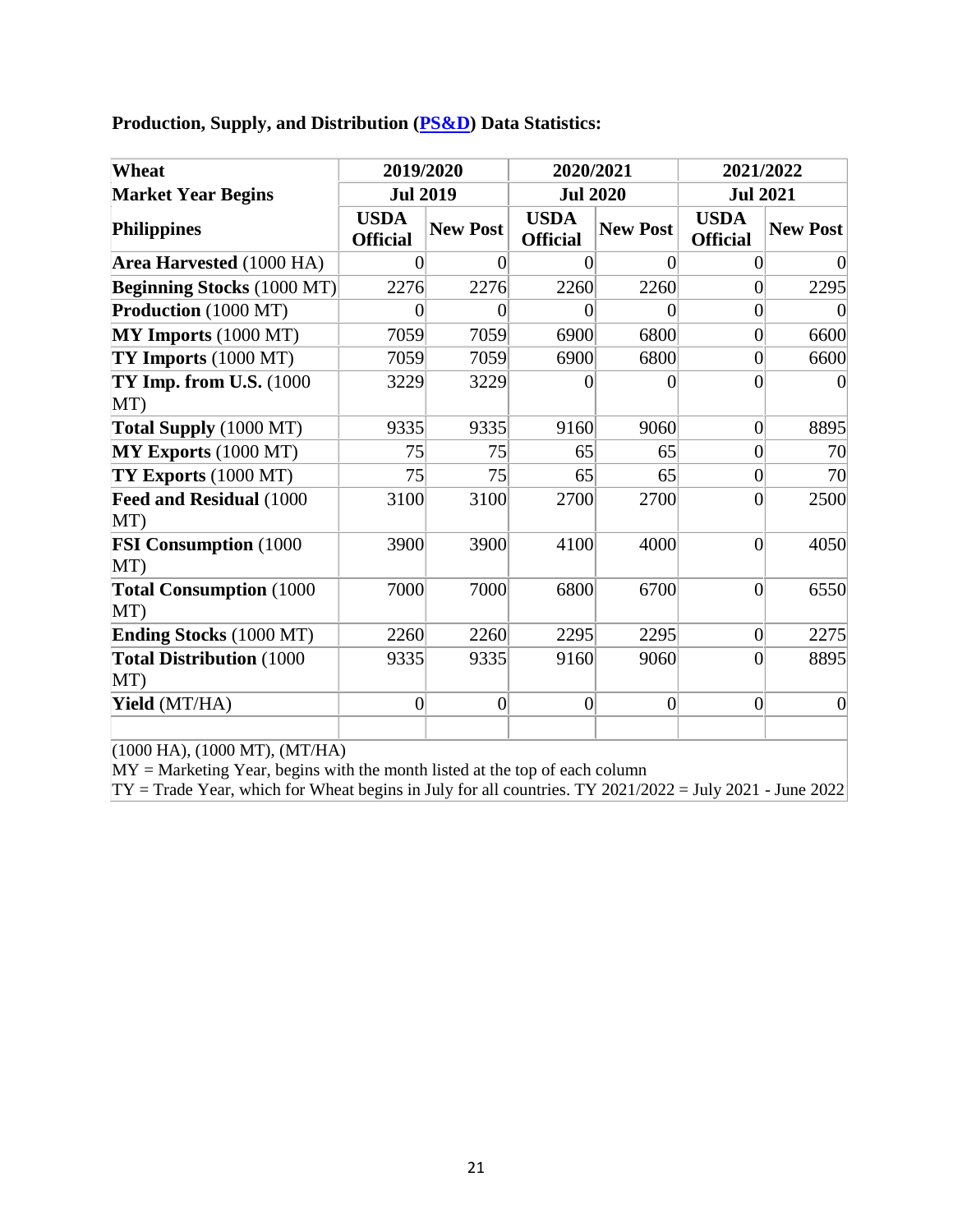| Corn                                   | 2019/2020                      |                 | 2020/2021                      |                 | 2021/2022                      |                           |
|----------------------------------------|--------------------------------|-----------------|--------------------------------|-----------------|--------------------------------|---------------------------|
| <b>Market Year Begins</b>              | <b>Jul 2019</b>                |                 | <b>Jul 2020</b>                | <b>Jul 2021</b> |                                |                           |
| <b>Philippines</b>                     | <b>USDA</b><br><b>Official</b> | <b>New Post</b> | <b>USDA</b><br><b>Official</b> | <b>New Post</b> | <b>USDA</b><br><b>Official</b> | <b>New</b><br><b>Post</b> |
| Area Harvested (1000 HA)               | 2508                           | 2508            | 2600                           | 2600            | $\overline{0}$                 | 2500                      |
| <b>Beginning Stocks (1000 MT)</b>      | 335                            | 335             | 354                            | 354             | $\overline{0}$                 | 454                       |
| Production (1000 MT)                   | 8030                           | 8030            | 8200                           | 8200            | $\overline{0}$                 | 8000                      |
| MY Imports (1000 MT)                   | 389                            | 389             | 750                            | 750             | $\overline{0}$                 | 500                       |
| TY Imports (1000 MT)                   | 666                            | 666             | 650                            | 650             | $\vert 0 \vert$                | 650                       |
| $TY$ Imp. from U.S. $(1000)$           | 96                             | 96              | 0                              | 0               | $\overline{0}$                 |                           |
| MT)                                    |                                |                 |                                |                 |                                |                           |
| Total Supply (1000 MT)                 | 8754                           | 8754            | 9304                           | 9304            | $\vert 0 \vert$                | 8954                      |
| MY Exports (1000 MT)                   | $\overline{0}$                 | 0               | 0                              | 0               | $\overline{0}$                 |                           |
| TY Exports (1000 MT)                   | $\theta$                       | 0               | $\theta$                       | 0               | $\vert 0 \vert$                |                           |
| Feed and Residual (1000 MT)            | 6400                           | 6400            | 6750                           | 6750            | $\overline{0}$                 | 6500                      |
| <b>FSI Consumption</b> (1000 MT)       | 2000                           | 2000            | 2100                           | 2100            | $\vert 0 \vert$                | 2100                      |
| <b>Total Consumption (1000)</b><br>MT) | 8400                           | 8400            | 8850                           | 8850            | $\theta$                       | 8600                      |
| <b>Ending Stocks (1000 MT)</b>         | 354                            | 354             | 454                            | 454             | $\vert 0 \vert$                | 354                       |
| Total Distribution (1000 MT)           | 8754                           | 8754            | 9304                           | 9304            | $\vert 0 \vert$                | 8954                      |
| Yield (MT/HA)                          | 3.2018                         | 3.2018          | 3.1538                         | 3.1538          | $\overline{0}$                 | 3.2                       |

(1000 HA), (1000 MT), (MT/HA)

MY = Marketing Year, begins with the month listed at the top of each column

TY = Trade Year, which for Corn begins in October for all countries. TY 2021/2022 = October 2021 - September 2022